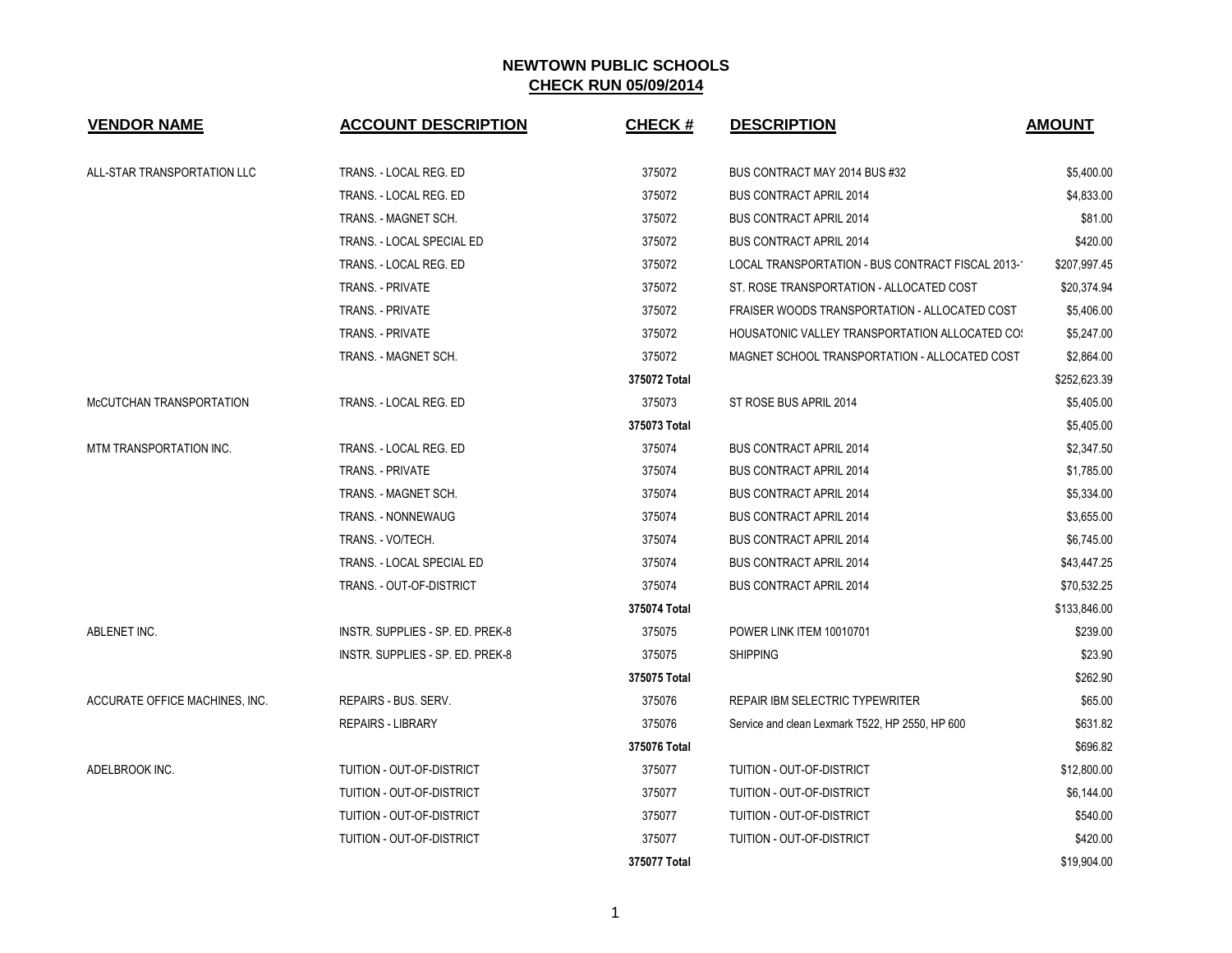| <b>VENDOR NAME</b>                  | <b>ACCOUNT DESCRIPTION</b>         | <b>CHECK#</b> | <b>DESCRIPTION</b>                                       | <b>AMOUNT</b> |
|-------------------------------------|------------------------------------|---------------|----------------------------------------------------------|---------------|
| ADVANCED SECURITY TECHNOLOGIES INC. | EQUIPMENT - INFO. TECH.            | 375078        | Panasonic WV-SW559 Outdoor Cameras                       | \$34,975.00   |
|                                     | EQUIPMENT - INFO. TECH.            | 375078        | Panasonic PWM-484S Wall Mounted Bracket                  | \$8,316.00    |
|                                     |                                    | 375078 Total  |                                                          | \$43,291.00   |
| ALARMS BY PRECISION LLC             | <b>EMERGENCY REPAIRS - H.</b>      | 375079        | FRONT DOOR ELECTRIC LATCH REPAIR - HAWLEY                | \$187.50      |
|                                     | <b>EMERGENCY REPAIRS - S.H.</b>    | 375079        | AIPHONE DOOR ENTRY SYSTEM REPAIR - SH                    | \$250.00      |
|                                     | <b>EMERGENCY REPAIRS - HOM.</b>    | 375079        | TROUBLESHOOT FIRE ALARM / DOOR REPAIRS - HOM             | \$415.50      |
|                                     | <b>EMERGENCY REPAIRS - HOM.</b>    | 375079        | TROUBLESHOOT FIRE ALARM / DOOR REPAIRS - HOM             | \$500.00      |
|                                     | <b>EMERGENCY REPAIRS - M.S.</b>    | 375079        | FLOW TAMPER SWITCH MALFUNCTION - NMS                     | \$250.00      |
|                                     |                                    | 375079 Total  |                                                          | \$1,603.00    |
| ALL ABOUT YOU HOME CARE SERVICES    | PROF. SERV. - HEALTH ELEM/RIS      | 375080        | LPN SERVICES STARR PROGRAM                               | \$1,705.00    |
|                                     |                                    | 375080 Total  |                                                          | \$1,705.00    |
| ALL-STAR TRANSPORTATION LLC         | STUDENT TRAVEL - SPORTS            | 375081        | SPORTS TRANSPORTATION                                    | \$2,920.00    |
|                                     | STUDENT TRAVEL - SPORTS            | 375081        | SPORTS TRANSPORTATION                                    | \$2,680.00    |
|                                     |                                    | 375081 Total  |                                                          | \$5,600.00    |
| <b>LAURA ALTIERI</b>                | OFF. SUPPLIES - ADMIN.             | 375082        | PROF DEV. SUPPLIES                                       | \$91.49       |
|                                     | OFF. SUPPLIES - ADMIN.             | 375082        | <b>PROF DEV. SUPPLIES ERT</b>                            | \$30.23       |
|                                     |                                    | 375082 Total  |                                                          | \$121.72      |
| ALTUS POWER FUNDS, LLC SERIES II    | ELECTRICITY - M.S.                 | 375083        | APRIL SOLAR POWER                                        | \$1,889.82    |
|                                     |                                    | 375083 Total  |                                                          | \$1,889.82    |
| AMAZON                              | INSTR. SUPPLIES - READING          | 375084        | The Giving Tree - Shel Silverstein Free Shipping         | \$424.80      |
|                                     | INSTR. SUPPLIES - COMPUTER ED.     | 375084        | HP 05A Black Toner Free Shipping                         | \$69.99       |
|                                     | INSTR. SUPPLIES - COMPUTER ED.     | 375084        | Kingston Digital 8GB Data Traveler  Free shipping        | \$49.84       |
|                                     | INSTR. SUPPLIES - CLASSROOM        | 375084        | Belkin Soho F1DS102L VGA and USB 2 Port InOut KVM Switch | \$99.99       |
|                                     |                                    | 375084 Total  |                                                          | \$644.62      |
| AMAZON                              | <b>TEXTBOOKS - ENGLISH</b>         | 375085        | 9781555976719 THE EMPATHY EXAMS: ESSAY                   | (\$6.72)      |
|                                     | <b>TEXTBOOKS - ENGLISH</b>         | 375085        | 9781555976719 THE EMPATHY EXAMS: ESSAY                   | \$44.28       |
|                                     | <b>INSTR. SUPPLIES - ART</b>       | 375085        | THE REPURPOSE LIBRARY-33 CRAFT PROJECTS                  | \$19.58       |
|                                     | INSTR. SUPPLIES - TECH ED.         | 375085        | CANON EOS REBEL T3I WITH EF-S MM LENS CAMERA             | \$498.00      |
|                                     | INSTR. SUPPLIES - CLASSROOM        | 375085        | STOOLS FOR AUDITORIUM BOOTH                              | \$129.00      |
|                                     | <b>INSTR. SUPPLIES - CLASSROOM</b> | 375085        | STOOLS FOR AUDITORIUM BOOTH                              | \$129.00      |
|                                     | INSTR. SUPPLIES - CLASSROOM        | 375085        | STOOLS FOR AUDITORIUM BOOTH                              | \$129.00      |
|                                     | INSTR. SUPPLIES - CLASSROOM        | 375085        | PACKING TAPE REFILL (6 ROLLS)                            | \$13.99       |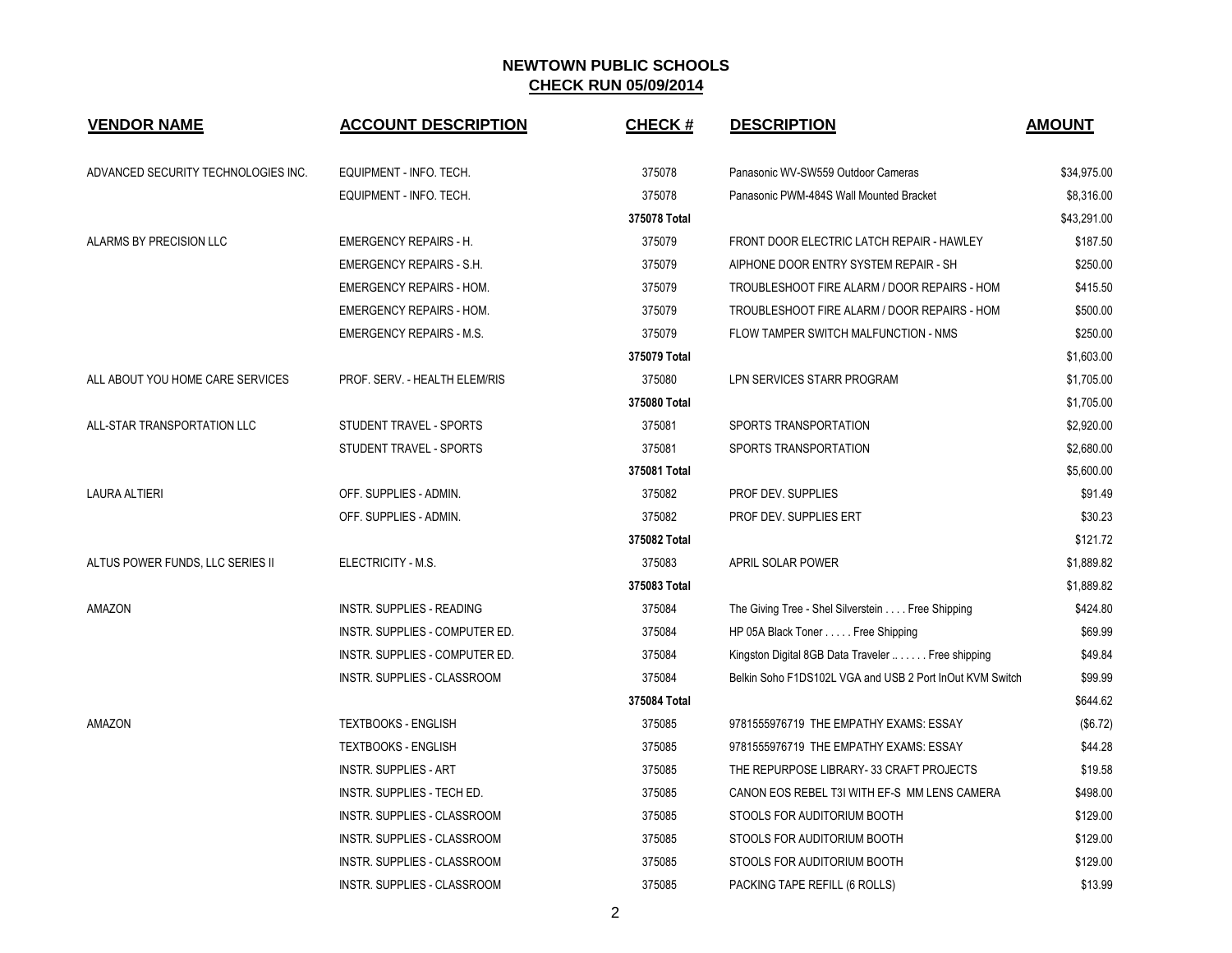| <b>VENDOR NAME</b>                | <b>ACCOUNT DESCRIPTION</b>       | <b>CHECK#</b> | <b>DESCRIPTION</b>                              | <b>AMOUNT</b> |
|-----------------------------------|----------------------------------|---------------|-------------------------------------------------|---------------|
| AMAZON                            | INSTR. SUPPLIES - TECH ED.       | 375085        | CANON CLI-226 3 COLOR VALUE PACK INK            | \$32.05       |
|                                   | INSTR. SUPPLIES - TECH ED.       | 375085        | CANON CLI-226 3 COLOR VALUE PACK INK            | \$64.10       |
|                                   | INSTR. SUPPLIES - ENGLISH        | 375085        | dvd Ghost (2013)                                | \$4.88        |
|                                   | INSTR. SUPPLIES - ENGLISH        | 375085        | The Reduced Shakespeare Company Ghost           | \$13.24       |
|                                   | INSTR. SUPPLIES - ENGLISH        | 375085        | Targus PAUM30U WIRELESS PRESENTER               | \$29.98       |
|                                   | <b>INSTR. SUPPLIES - ENGLISH</b> | 375085        | 9781559362764 DOUBT                             | \$117.70      |
|                                   | <b>INSTR. SUPPLIES - SCIENCE</b> | 375085        | PENTEL R.S.V.P. BALLPOINT PENS 0.7 mm fine tip  | \$6.99        |
|                                   | INSTR. SUPPLIES - ENGLISH        | 375085        | NAXA ELECTRONICS NPB-251BK CD PLAYER            | \$75.66       |
|                                   | INSTR. SUPPLIES - ENGLISH        | 375085        | BELKIN 6 OUTLET SURGE PROTECTOR (8FT)           | \$20.18       |
|                                   | INSTR. SUPPLIES - ENGLISH        | 375085        | 50FT CAT5E CABLE                                | \$3.90        |
|                                   | INSTR. SUPPLIES - ENGLISH        | 375085        | 25 FT CAT5E CABLE                               | \$4.38        |
|                                   | INSTR. SUPPLIES - ENGLISH        | 375085        | 3FT CAT5E CABLE                                 | \$5.73        |
|                                   | INSTR. SUPPLIES - ENGLISH        | 375085        | <b>7FT CAT5E CABLE</b>                          | \$4.39        |
|                                   | INSTR. SUPPLIES - SOC. STUDIES   | 375085        | HAMMOND \$ STEPHENS SIX SUBJECT DUPLICATE SHEET | \$6.25        |
|                                   | INSTR. SUPPLIES - SOC. STUDIES   | 375085        | NATIONAL BRAND TEACHER S PLAN BOOK, 40-WEEK     | \$16.00       |
|                                   | OFF. SUPPLIES - ADMIN.           | 375085        | LOCKS FOR DISPLAY CASES                         | \$27.35       |
|                                   |                                  | 375085 Total  |                                                 | \$1,388.91    |
| CARMELLA AMODEO                   | STAFF TRAVEL - INFO. TECH.       | 375086        | TRAVEL APPLE UPDATE                             | \$52.08       |
|                                   |                                  | 375086 Total  |                                                 | \$52.08       |
| APEX GLASS AND ALUMINUM PROD INC. | <b>REPAIRS - ART</b>             | 375087        | REPAIR CLEAR 1/4 GLASS WITH POL EDGE            | \$315.54      |
|                                   |                                  | 375087 Total  |                                                 | \$315.54      |
| APPLE EDUCATION SALES MS 198-ED   | INSTR. SUPPLIES - COMPUTER ED.   | 375088        | Volume voucher, Item MC758LL/A,                 | \$300.00      |
|                                   |                                  | 375088 Total  |                                                 | \$300.00      |
| AQUARION WATER COMPANY OF CT      | WATER - S.H.                     | 375089        | WATER 200326171                                 | \$216.15      |
|                                   | WATER - S.H.                     | 375089        | WATER 200346119                                 | \$373.31      |
|                                   | WATER - M.S.                     | 375089        | WATER 200330637                                 | \$804.79      |
|                                   | WATER - H.S.                     | 375089        | WATER 200328345                                 | \$216.15      |
|                                   | WATER - H.S.                     | 375089        | WATER 200331205                                 | \$36.02       |
|                                   | WATER - H.S.                     | 375089        | WATER 200328870                                 | \$759.84      |
|                                   |                                  | 375089 Total  |                                                 | \$2,406.26    |
| ASSOCIATED REFUSE HAULERS         | <b>REFUSE REMOVAL</b>            | 375090        | EXTRA DUMPSTER PICKUPS 2013-2014                | \$445.90      |
|                                   |                                  | 375090 Total  |                                                 | \$445.90      |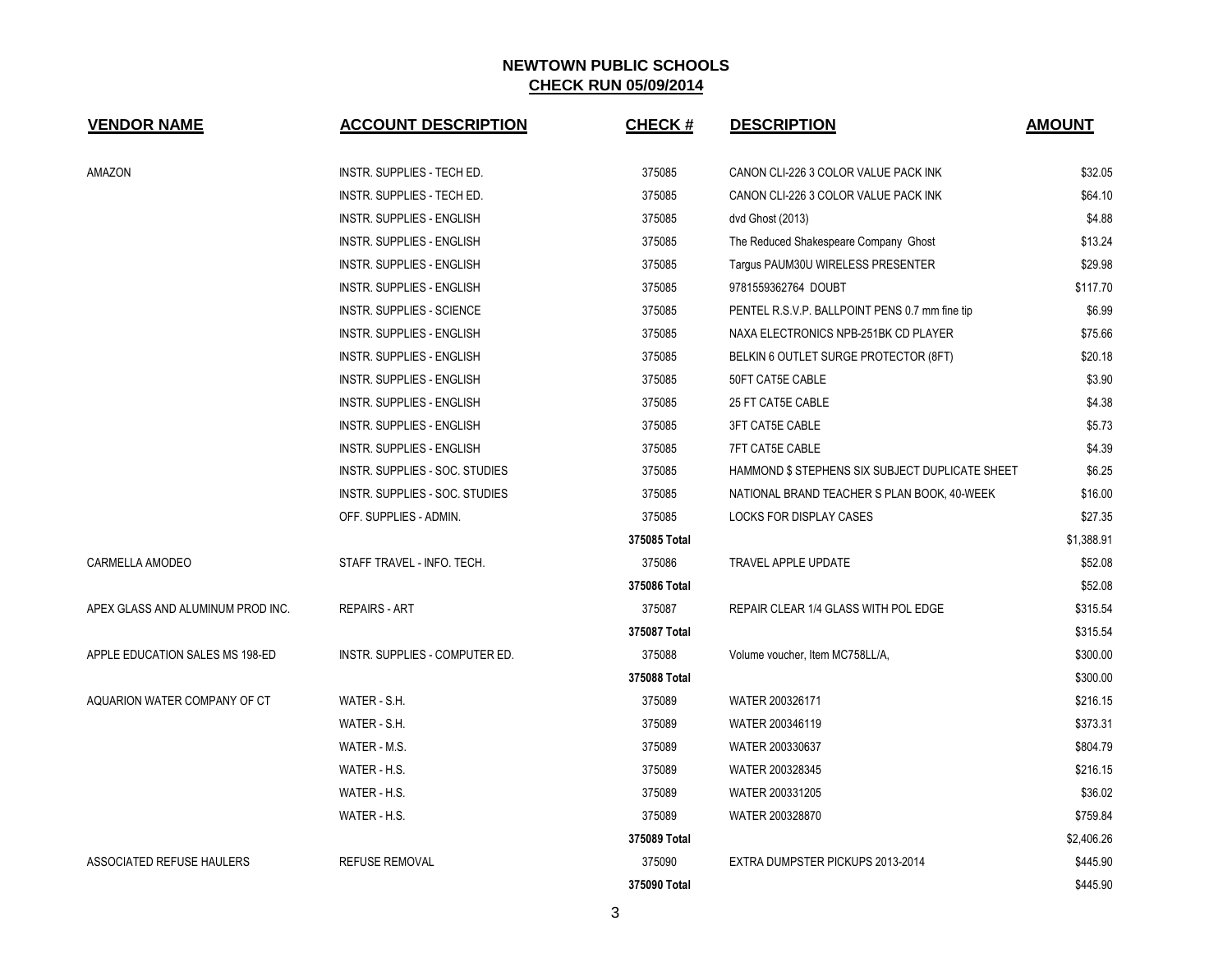| <b>VENDOR NAME</b>                 | <b>ACCOUNT DESCRIPTION</b>      | CHECK#       | <b>DESCRIPTION</b>                            | <b>AMOUNT</b> |
|------------------------------------|---------------------------------|--------------|-----------------------------------------------|---------------|
| AT&T                               | <b>TELEPHONE &amp; CABLE</b>    | 375091       | <b>SERVICES 2013/14</b>                       | \$112.05      |
|                                    |                                 | 375091 Total |                                               | \$112.05      |
| <b>AT&amp;T MOBILITY</b>           | <b>TELEPHONE &amp; CABLE</b>    | 375092       | <b>SERVICES 2013/14</b>                       | \$182.46      |
|                                    |                                 | 375092 Total |                                               | \$182.46      |
| AUTO HOME COMMERCIAL               | <b>EMERGENCY REPAIRS - S.H.</b> | 375093       | REPLACE CLASSROOM CLOCK - SH                  | \$290.06      |
|                                    | <b>EMERGENCY REPAIRS - HOM.</b> | 375093       | REPLACE INTERCOM PHONE RM 409 - HOM           | \$581.17      |
|                                    | <b>EMERGENCY REPAIRS - H.S.</b> | 375093       | REPLACE CLASSROOM CLOCK - NHS                 | \$290.06      |
|                                    |                                 | 375093 Total |                                               | \$1,161.29    |
| <b>BAGEL DELIGHT</b>               | OFF. SUPPLIES - SUPER.          | 375094       | <b>BREAKFAST FOR BOE</b>                      | \$49.97       |
|                                    |                                 | 375094 Total |                                               | \$49.97       |
| ANNETTE BARBOUR                    | TRANS. - LOCAL SPECIAL ED       | 375095       | SERV 04/21/14 THRU 04/25/14                   | \$400.00      |
|                                    | TRANS. - LOCAL SPECIAL ED       | 375095       | SERV 04/28/14 THRU 05/02/14                   | \$400.00      |
|                                    |                                 | 375095 Total |                                               | \$800.00      |
| <b>BARNES &amp; NOBLE INC.</b>     | <b>TEXTBOOKS - ENGLISH</b>      | 375096       | LORD OF THE FLIES 9780140283334               | \$378.00      |
|                                    | <b>TEXTBOOKS - ENGLISH</b>      | 375096       | NIGHT 9780374500016 QUOTE 3143                | \$477.60      |
|                                    | <b>TEXTBOOKS - ENGLISH</b>      | 375096       | 9780140177398 OF MICE AND MEN                 | \$206.10      |
|                                    | <b>TEXTBOOKS - ENGLISH</b>      | 375096       | 9780679755333 A RAISIN IN THE SUN             | \$180.00      |
|                                    | <b>TEXTBOOKS - ENGLISH</b>      | 375096       | 9780679781585 MEMOIRS OF A GEISHA             | \$47.15       |
|                                    |                                 | 375096 Total |                                               | \$1,288.85    |
| <b>CHRISTINA BENOIT</b>            | MEMBERSHIPS - NONPUBLIC         | 375097       | <b>NASN MEMBERSHIPS</b>                       | \$100.00      |
|                                    |                                 | 375097 Total |                                               | \$100.00      |
| BERCHEM, MOSES & DEVLIN, P.C.      | PROF. SERV. - SP. ED. LEGAL     | 375098       | <b>SPEC ED SERV</b>                           | \$7,836.58    |
|                                    |                                 | 375098 Total |                                               | \$7,836.58    |
| BERKSHIRE SEPTIC & PORTABLE TOILET | <b>EQUIP RENTAL - SPORTS</b>    | 375099       | PORTABLE TOILET FOR SCHOOL YEAR               | \$240.00      |
|                                    |                                 | 375099 Total |                                               | \$240.00      |
| RONALD J. BIENKOWSKI               | STAFF TRAVEL - BUS. SERV.       | 375100       | MONTHLY EXPENSE & TRAVEL 2013/14              | \$300.00      |
|                                    |                                 | 375100 Total |                                               | \$300.00      |
| <b>BLICK ART MATERIALS</b>         | <b>INSTR. SUPPLIES - ART</b>    | 375101       | Fine point markers -Black - D21316-2001       | \$48.00       |
|                                    | <b>INSTR. SUPPLIES - ART</b>    | 375101       | Fine point markers -24 colors - D21316-0249   | \$108.36      |
|                                    | INSTR. SUPPLIES - ENGLISH       | 375101       | 11420-1006 ASSORTED COLORS CONSTRUCTION 12X18 | \$54.50       |
|                                    | <b>TEXTBOOKS - ENGLISH</b>      | 375101       | 11420-1026 WHITE CONSTRUCTION PAPER 12X18     | \$109.00      |
|                                    | <b>INSTR. SUPPLIES - ART</b>    | 375101       | 1/4 inch x 36 inch dowels, Cat. #Z60448-1436  | \$30.96       |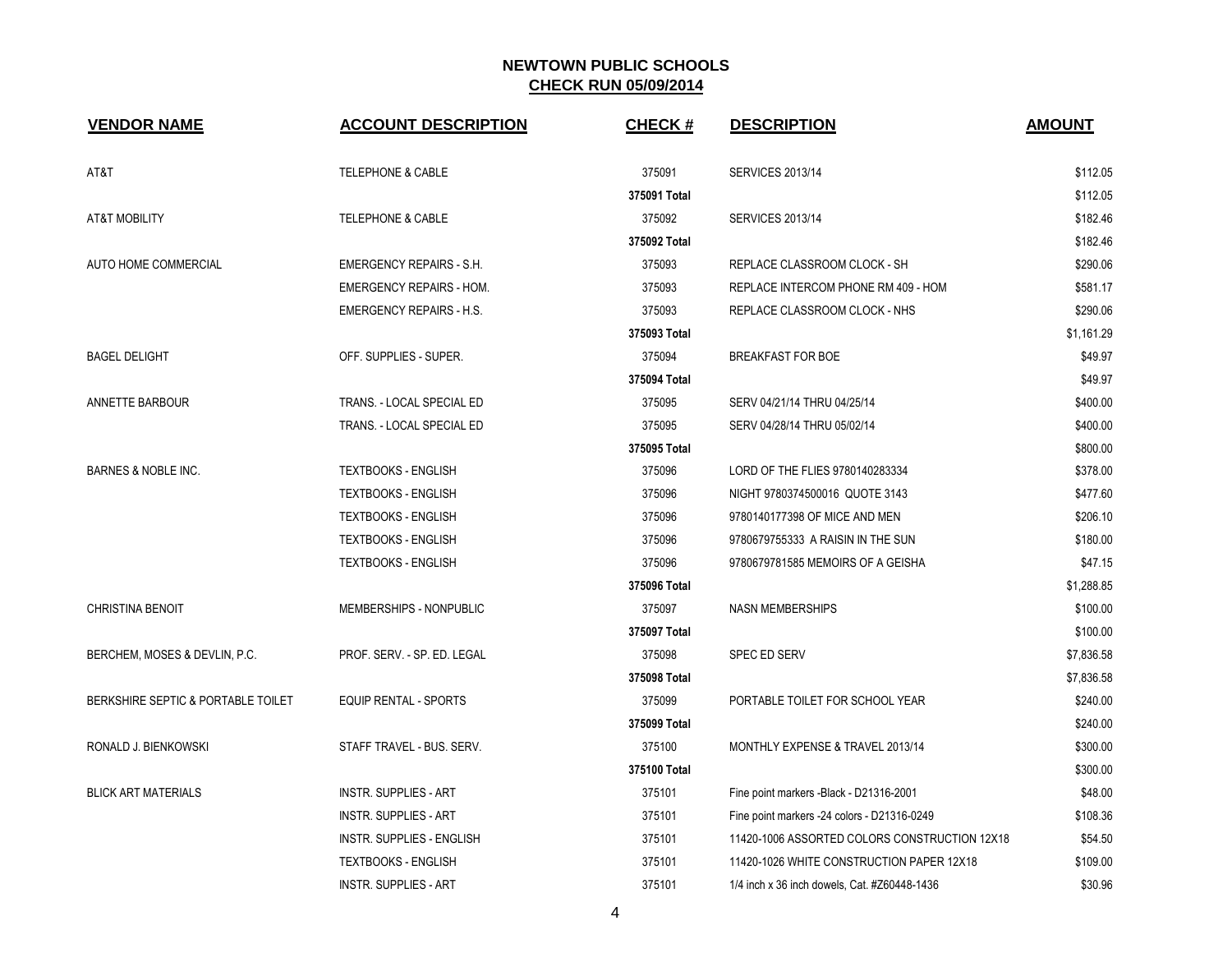| <b>VENDOR NAME</b>                 | <b>ACCOUNT DESCRIPTION</b>       | <b>CHECK#</b> | <b>DESCRIPTION</b>                                       | <b>AMOUNT</b> |
|------------------------------------|----------------------------------|---------------|----------------------------------------------------------|---------------|
| <b>BLICK ART MATERIALS</b>         | <b>INSTR. SUPPLIES - ART</b>     | 375101        | Twisteez Colored Wire, Bulk Pack, Cat. #Z33407-1009      | \$51.12       |
|                                    | <b>INSTR. SUPPLIES - ART</b>     | 375101        | Sargent Art Sq. Chalk, Pastels, Cat. #Z21930-1144        | \$65.98       |
|                                    |                                  | 375101 Total  |                                                          | \$467.92      |
| <b>BLINDSGUYS</b>                  | <b>EMERGENCY REPAIRS - M.S.</b>  | 375102        | REPLACE CLASSROOM MINIBLINDS / SHADES - NMS              | \$1,420.00    |
|                                    |                                  | 375102 Total  |                                                          | \$1,420.00    |
| THE BOOKSOURCE                     | TEXTBOOKS - CLASSROOM            | 375103        | CCSS to Support Reading Workshop, Grades Two             | \$1,177.34    |
|                                    | TEXTBOOKS - CLASSROOM            | 375103        | CCSS to Support Reading Workshop, Grades Two             | \$499.65      |
|                                    |                                  | 375103 Total  |                                                          | \$1,676.99    |
| KATHLEEN M. BREMER                 | INSTR. SUPPLIES - WORLD LANG.    | 375104        | CHINESE GUEST STIPEND MAY 2014                           | \$150.00      |
|                                    |                                  | 375104 Total  |                                                          | \$150.00      |
| <b>BUG BUSTER INC.</b>             | <b>B&amp;G CONTRACTED SERV.</b>  | 375105        | MONTHLY PEST CONTROL - ALL SCHOOLS 2013-2014             | \$77.89       |
|                                    | <b>B&amp;G CONTRACTED SERV.</b>  | 375105        | MONTHLY PEST CONTROL - ALL SCHOOLS 2013-2014             | \$79.23       |
|                                    | B&G CONTRACTED SERV.             | 375105        | MONTHLY PEST CONTROL - ALL SCHOOLS 2013-2014             | \$79.23       |
|                                    | <b>B&amp;G CONTRACTED SERV.</b>  | 375105        | MONTHLY PEST CONTROL - ALL SCHOOLS 2013-2014             | \$77.89       |
|                                    | <b>B&amp;G CONTRACTED SERV.</b>  | 375105        | MONTHLY PEST CONTROL - ALL SCHOOLS 2013-2014             | \$80.11       |
|                                    | <b>B&amp;G CONTRACTED SERV.</b>  | 375105        | MONTHLY PEST CONTROL - ALL SCHOOLS 2013-2014             | \$80.11       |
|                                    | <b>B&amp;G CONTRACTED SERV.</b>  | 375105        | MONTHLY PEST CONTROL - ALL SCHOOLS 2013-2014             | \$86.27       |
|                                    |                                  | 375105 Total  |                                                          | \$560.73      |
| JEANNE E. BUGAY                    | STAFF TRAVEL - LIBRARY           | 375106        | <b>TRAVEL</b>                                            | \$37.52       |
|                                    |                                  | 375106 Total  |                                                          | \$37.52       |
| <b>SABRINA BYRNE</b>               | STAFF TRAVEL - SPORTS            | 375107        | TRAVEL APRIL 2014                                        | \$23.07       |
|                                    |                                  | 375107 Total  |                                                          | \$23.07       |
| BYTESPEED, LLC                     | REPAIRS - INFO. TECH.            | 375108        | Black keyboards for the MSI MS-N011                      | \$200.00      |
|                                    | REPAIRS - INFO. TECH.            | 375108        | Shipping Cost                                            | \$15.00       |
|                                    |                                  | 375108 Total  |                                                          | \$215.00      |
| CAROLINA BIOLOGICAL SUPPLY COMPANY | <b>INSTR. SUPPLIES - SCIENCE</b> | 375109        | Perfect Solution Frogs, Jumbo, single color, Item 227454 | \$726.00      |
|                                    | INSTR. SUPPLIES - SCIENCE        | 375109        | Latex free gloves, Med, box of 200, Item 706394          | \$64.85       |
|                                    | <b>INSTR. SUPPLIES - SCIENCE</b> | 375109        | Latex Free Gloves Large, Item 706395                     | \$12.97       |
|                                    | <b>INSTR. SUPPLIES - SCIENCE</b> | 375109        | Shipping                                                 | \$72.69       |
|                                    |                                  | 375109 Total  |                                                          | \$876.51      |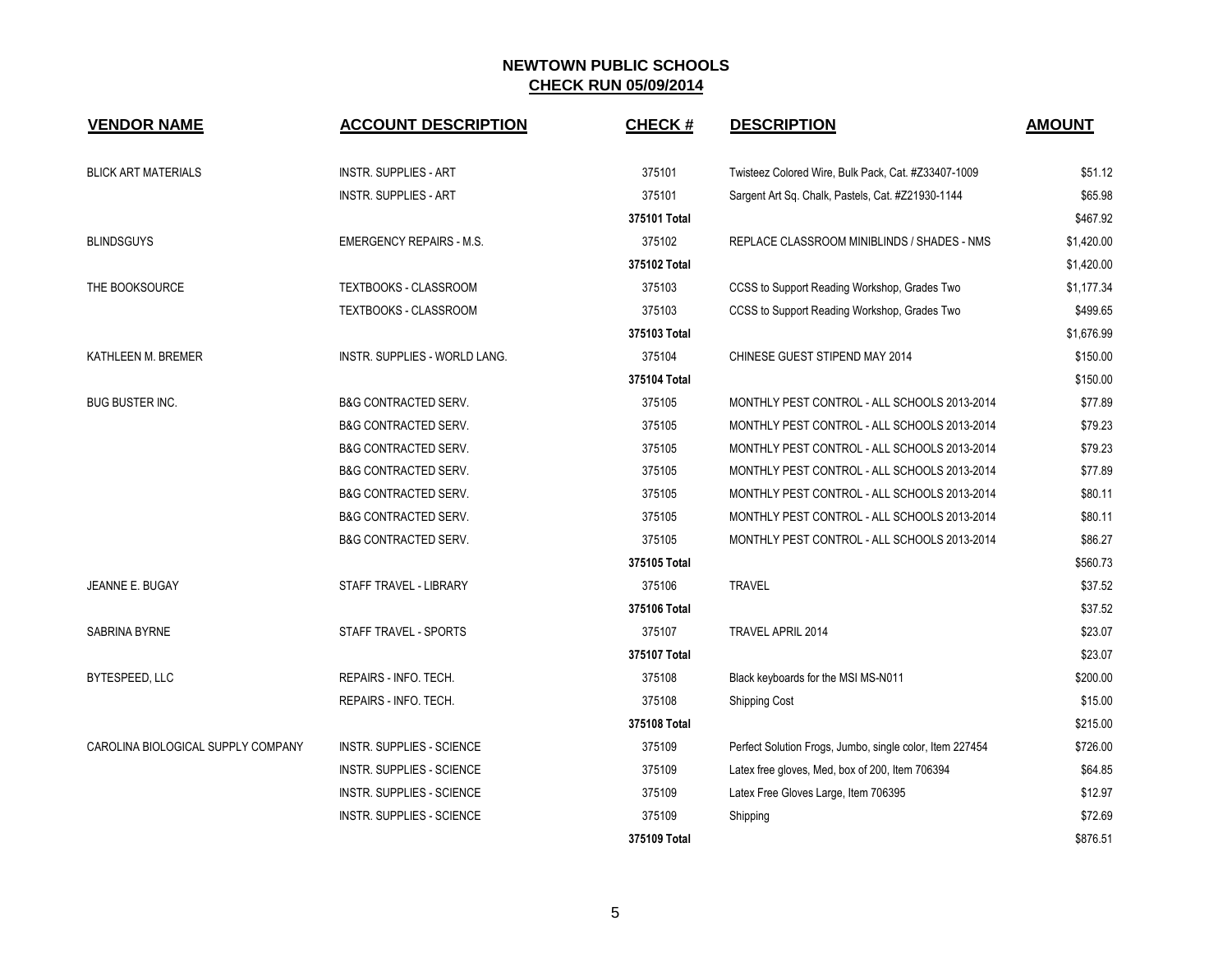| <b>VENDOR NAME</b>                   | <b>ACCOUNT DESCRIPTION</b>            | CHECK#       | <b>DESCRIPTION</b>                                    | <b>AMOUNT</b> |
|--------------------------------------|---------------------------------------|--------------|-------------------------------------------------------|---------------|
| CARSON DELLOSA PUBLISHING CO LLC     | TEXTBOOKS - CURR. DEVELOP.            | 375110       | Misc. Titles: Readers Workshop See attached           | \$715.38      |
|                                      | TEXTBOOKS - CURR. DEVELOP.            | 375110       | Shipping                                              | \$71.54       |
|                                      |                                       | 375110 Total |                                                       | \$786.92      |
| CBS LLC                              | SUPPLIES - LIBRARY                    | 375111       | Smart bulbs, see attached, no shipping                | \$776.00      |
|                                      | SUPPLIES - LIBRARY                    | 375111       | Smart Bulb, ELPLP 34, for Power lite 82C, no shipping | \$259.00      |
|                                      |                                       | 375111 Total |                                                       | \$1,035.00    |
| <b>CCM SERVICES LLC</b>              | ELECTRICITY - H.S.                    | 375112       | ELEC CONTRACT APRIL 2014                              | \$1,109.00    |
|                                      |                                       | 375112 Total |                                                       | \$1,109.00    |
| CED                                  | B. & G. IMPROVE - H.S.                | 375113       | F-WING GENERATOR BACKED ELECTRICAL SYSTEM             | \$3,618.35    |
|                                      | B. & G. IMPROVE - H.S.                | 375113       | F-WING GENERATOR BACKED ELECTRICAL SYSTEM             | \$3,300.00    |
|                                      |                                       | 375113 Total |                                                       | \$6,918.35    |
| CHAINSAWS UNLIMITED, INC.            | <b>REPAIRS - CUSTODIAL</b>            | 375114       | POLE SAW REPAIR                                       | \$101.00      |
|                                      |                                       | 375114 Total |                                                       | \$101.00      |
| ROSARITO CHANDLER                    | INSTR. SUPPLIES - WORLD LANG.         | 375115       | GIFTS FOR SPANISH DELEGATES                           | \$36.00       |
|                                      |                                       | 375115 Total |                                                       | \$36.00       |
| <b>CHARTER COMMUNICATIONS</b>        | TELEPHONE & CABLE                     | 375116       | <b>SERVICES 2013/14</b>                               | \$2,507.65    |
|                                      |                                       | 375116 Total |                                                       | \$2,507.65    |
| CHILDREN'S THERAPY SERVICES LLC      | PROF. SERV. - OCCUP./PHYSICAL THERAPY | 375117       | OT SERVICES TO COVER MATERNITY LEAVE 12 WKS.          | \$3,142.75    |
|                                      |                                       | 375117 Total |                                                       | \$3,142.75    |
| <b>WAYNE CIACCIA</b>                 | <b>B&amp;G SUPPLIES - CUSTODIAL</b>   | 375118       | SHOE'S (40879)                                        | \$91.91       |
|                                      |                                       | 375118 Total |                                                       | \$91.91       |
| CONN INVENTION CONVENTION            | <b>INSTR. SUPPLIES - SCIENCE</b>      | 375119       | Inventors registration fees per attached.             | \$50.00       |
|                                      |                                       | 375119 Total |                                                       | \$50.00       |
| CONN JUNIOR REPUBLIC INC.            | TUITION - OUT-OF-DISTRICT             | 375120       | TUITION - OUT-OF-DISTRICT                             | \$2,109.94    |
|                                      |                                       | 375120 Total |                                                       | \$2,109.94    |
| <b>CONNECTICUT LIGHT &amp; POWER</b> | ELECTRICITY - H.                      | 375121       | ELEC 51084633023                                      | \$2,730.95    |
|                                      | ELECTRICITY - S.H.                    | 375121       | ELEC 51922733035                                      | \$71.48       |
|                                      | ELECTRICITY - S.H.                    | 375121       | ELEC 51934736059                                      | \$10,097.65   |
|                                      | ELECTRICITY - M.G.                    | 375121       | ELEC 51171733009                                      | \$2,561.43    |
|                                      | ELECTRICITY - HOM.                    | 375121       | ELEC 51844633024                                      | \$4,544.83    |
|                                      | ELECTRICITY - RIS.                    | 375121       | ELEC 51324453075                                      | \$10,699.44   |
|                                      | ELECTRICITY - M.S.                    | 375121       | ELEC 51658443072                                      | \$7,700.77    |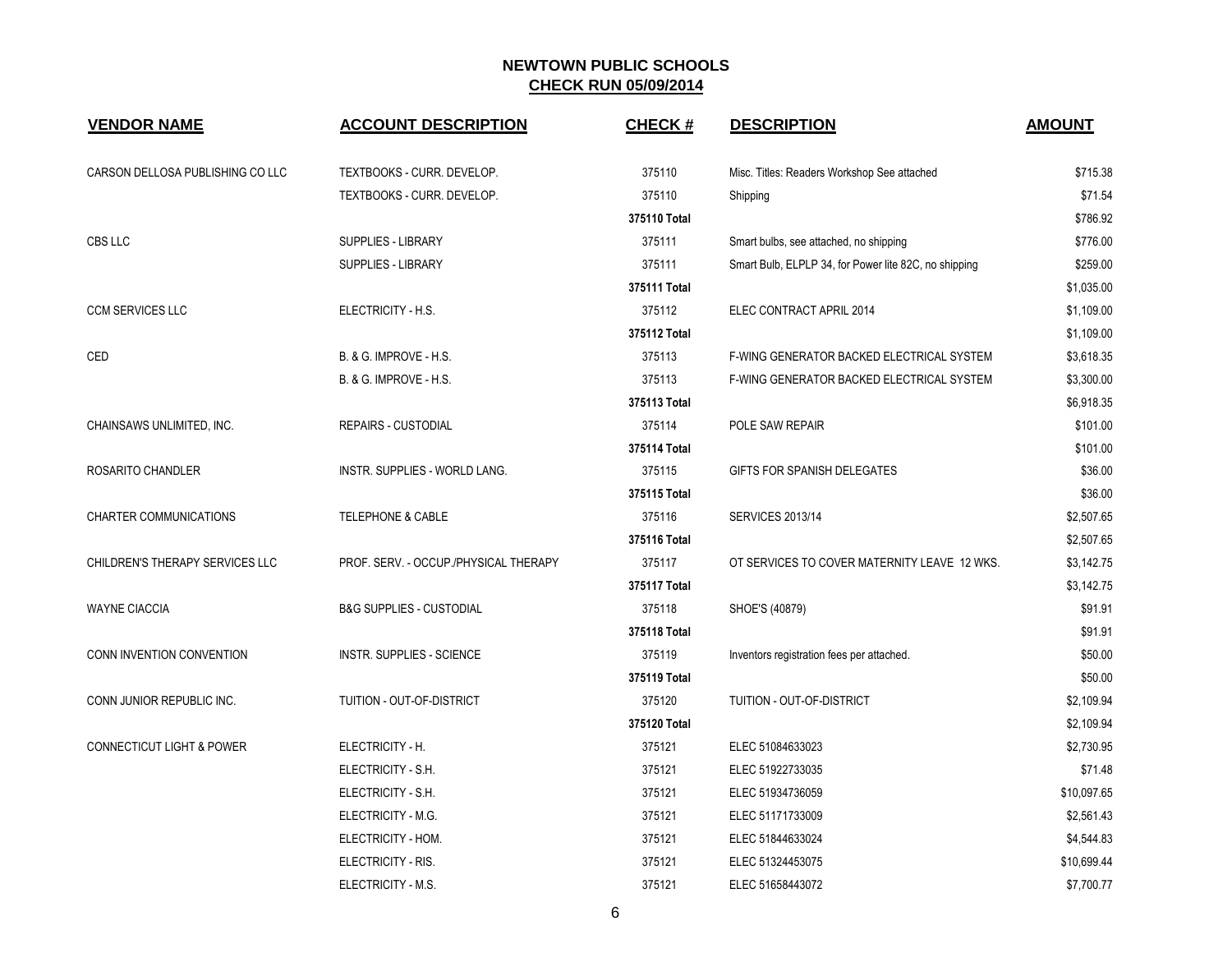| <b>VENDOR NAME</b>                                                   | <b>ACCOUNT DESCRIPTION</b>      | <b>CHECK#</b> | <b>DESCRIPTION</b>                      | <b>AMOUNT</b> |
|----------------------------------------------------------------------|---------------------------------|---------------|-----------------------------------------|---------------|
| <b>CONNECTICUT LIGHT &amp; POWER</b>                                 | ELECTRICITY - M.S.              | 375121        | ELEC 51352546030                        | \$223.73      |
|                                                                      | ELECTRICITY - H.S.              | 375121        | ELEC 5148253076                         | \$23.929.10   |
|                                                                      | ELECTRICITY - H.S.              | 375121        | ELEC 5136633040                         | \$39.01       |
|                                                                      | ELECTRICITY - H.S.              | 375121        | ELEC 51223253097                        | \$39.58       |
|                                                                      | ELECTRICITY - H.S.              | 375121        | ELEC 51318375011                        | \$173.68      |
|                                                                      |                                 | 375121 Total  |                                         | \$62,811.65   |
| NANCY CONRON                                                         | STAFF TRAVEL - STAFF DEVELOP.   | 375122        | <b>TRAVEL ELL WORKSHOP</b>              | \$146.72      |
|                                                                      |                                 | 375122 Total  |                                         | \$146.72      |
| COOPERATIVE EDUCATIONAL SERVICES                                     | CONTRACTED SERV. - B.O.E.       | 375123        | <b>1ST INSTALLMENT ENROLLMENT STUDY</b> | \$8,750.00    |
|                                                                      |                                 | 375123 Total  |                                         | \$8,750.00    |
| CONN PEDIATRIC NEUROPSYCHOLOGY ASSOC. PROF. SERV. - PSYCH/MED. EVAL. |                                 | 375124        | NEURON PSY CB, BM                       | \$2,350.00    |
|                                                                      |                                 | 375124 Total  |                                         | \$2,350.00    |
| CT. HURRICANES DRUM & BUGLE CORPS                                    | <b>CONTRACTED SERV. - MUSIC</b> | 375125        | <b>FOUR TUBA RENTALS</b>                | \$1,000.00    |
|                                                                      |                                 | 375125 Total  |                                         | \$1,000.00    |
| DELL MARKETING L.P.                                                  | INSTR. SUPPLIES - CLASSROOM     | 375126        | Dell black toner 2330dn,  free shipping | \$110.99      |
|                                                                      |                                 | 375126 Total  |                                         | \$110.99      |
| <b>DIRECT ENERGY BUSINESS</b>                                        | ELECTRICITY - H.                | 375127        | ELEC 1130804                            | \$2,100.74    |
|                                                                      | ELECTRICITY - S.H.              | 375127        | ELEC 1130819                            | \$8.03        |
|                                                                      | ELECTRICITY - S.H.              | 375127        | ELEC 1130820                            | \$33.76       |
|                                                                      | ELECTRICITY - M.G.              | 375127        | ELEC 1130805                            | \$22.51       |
|                                                                      | ELECTRICITY - M.G.              | 375127        | ELEC 1130806                            | \$2,044.80    |
|                                                                      | ELECTRICITY - HOM.              | 375127        | ELEC 1130817                            | \$3,490.46    |
|                                                                      | ELECTRICITY - H.S.              | 375127        | ELEC 1130807                            | \$2.33        |
|                                                                      |                                 | 375127 Total  |                                         | \$7,702.63    |
| <b>DIANE DUTCHICK</b>                                                | INSTR. SUPPLIES - ART           | 375128        | <b>ART SUPPLIES</b>                     | \$57.98       |
|                                                                      |                                 | 375128 Total  |                                         | \$57.98       |
| EAGLE FENCE & GUARDRAIL                                              | <b>EMERGENCY REPAIRS - M.G.</b> | 375129        | FENCE REPAIRS - MIDDLE GATE             | \$3,350.00    |
|                                                                      | <b>EMERGENCY REPAIRS - H.S.</b> | 375129        | <b>FENCE REPAIRS - HIGH SCHOOL</b>      | \$1,950.00    |
|                                                                      |                                 | 375129 Total  |                                         | \$5,300.00    |
| EARTH'S BIRTHDAY PROJECT INC.                                        | INSTR. SUPPLIES - CLASSROOM     | 375130        | Butterfly caterpillars-PLB-painted lady | \$488.25      |
|                                                                      | INSTR. SUPPLIES - CLASSROOM     | 375130        | Shipping/handling                       | \$48.83       |
|                                                                      |                                 | 375130 Total  |                                         | \$537.08      |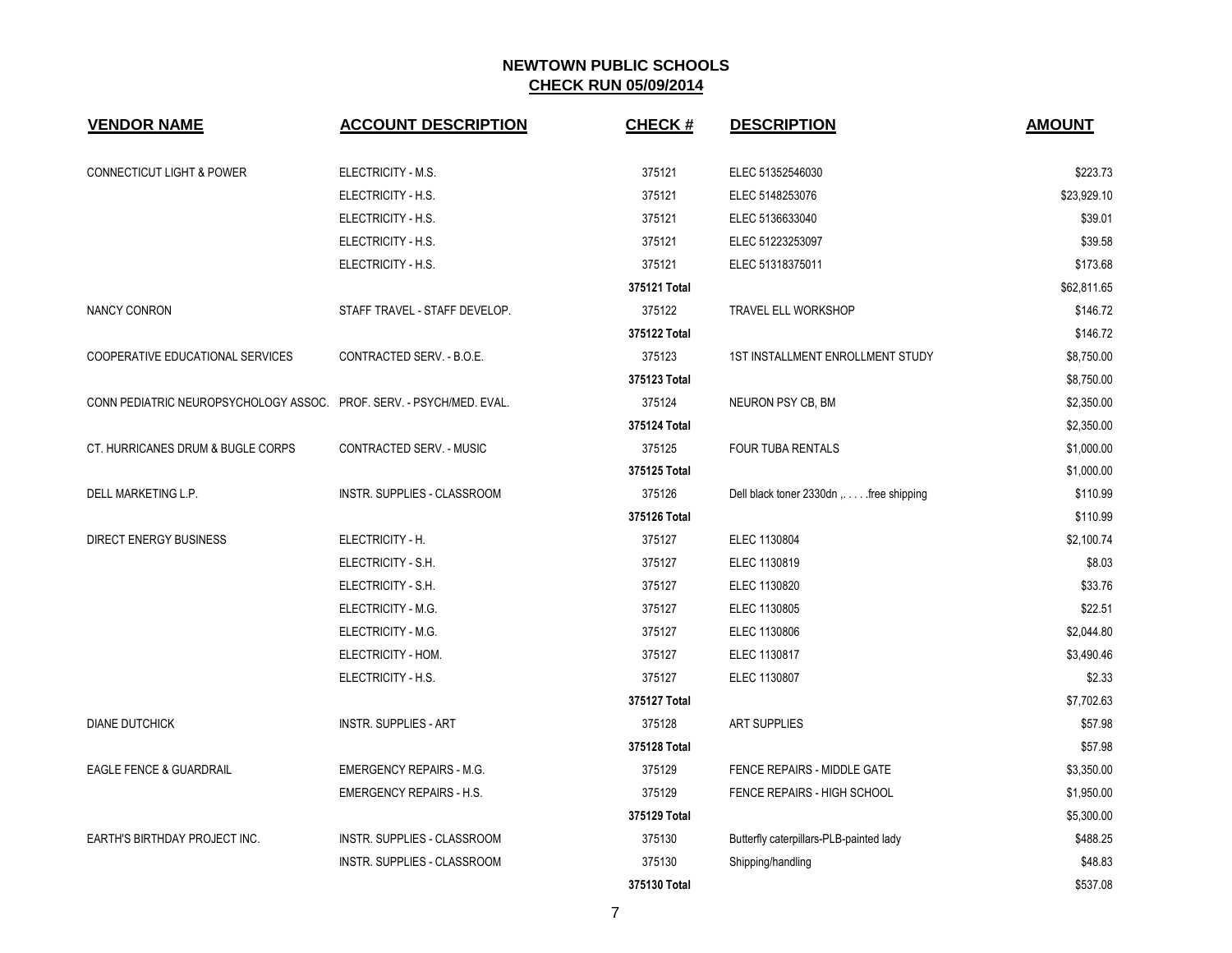| <b>VENDOR NAME</b>             | <b>ACCOUNT DESCRIPTION</b>      | <b>CHECK#</b> | <b>DESCRIPTION</b>                                   | <b>AMOUNT</b> |
|--------------------------------|---------------------------------|---------------|------------------------------------------------------|---------------|
| EAST RIVER ENERGY INC.         | FUEL OIL - GEN.                 | 375131        | FUEL OIL 5037H                                       | \$832.11      |
|                                | FUEL OIL - M.G.                 | 375131        | FUEL OIL 5037H                                       | \$12,570.18   |
|                                | FUEL OIL - HOM.                 | 375131        | FUEL OIL 5037H                                       | \$12,699.90   |
|                                | FUEL OIL - RIS.                 | 375131        | FUEL OIL 5037H                                       | \$22,780.08   |
|                                | FUEL OIL - M.S.                 | 375131        | FUEL OIL 5037H                                       | \$22,780.08   |
|                                | FUEL OIL - H.S.                 | 375131        | FUEL OIL 5037H                                       | \$2,847.51    |
|                                |                                 | 375131 Total  |                                                      | \$74,509.86   |
| <b>EASTERN WATER SOLUTIONS</b> | <b>EMERGENCY REPAIRS - H.S.</b> | 375132        | EJECTOR PIT REPAIRS - NHS                            | \$1,334.00    |
|                                |                                 | 375132 Total  |                                                      | \$1,334.00    |
| ECOLAB INC.                    | REPAIRS - CAFETERIA             | 375133        | DOOR GLIDE KIT                                       | \$80.43       |
|                                |                                 | 375133 Total  |                                                      | \$80.43       |
| <b>JASON K. EDWARDS</b>        | INSTR. SUPPLIES - SPORTS        | 375134        | <b>WALKIE TALKIE</b>                                 | \$53.47       |
|                                |                                 | 375134 Total  |                                                      | \$53.47       |
| ELAN PUBLISHING COMPANY INC.   | INSTR. SUPPLIES - SOC. STUDIES  | 375135        | <b>SHIPPING</b>                                      | \$7.68        |
|                                |                                 | 375135 Total  |                                                      | \$7.68        |
|                                | INSTR. SUPPLIES - SOC. STUDIES  | 375136        | W208 LESSON PLAN BOOK                                | \$13.90       |
|                                |                                 | 375136 Total  |                                                      | \$13.90       |
| ERIC ARMIN INC.                | <b>INSTR. SUPPLIES - MATH</b>   | 375137        | Various items per attached list: protractors, rulers | \$463.35      |
|                                | <b>INSTR. SUPPLIES - MATH</b>   | 375137        | Shipping charge                                      | \$43.37       |
|                                | <b>INSTR. SUPPLIES - MATH</b>   | 375137        | Various items per attached list: protractors, rulers | \$18.49       |
|                                |                                 | 375137 Total  |                                                      | \$525.21      |
| <b>EXCEL TUTORING LLC</b>      | TUTORS - HOMEBOUND              | 375138        | HOMEBOUND TUTORING                                   | \$600.00      |
|                                | <b>TUTORS - HOMEBOUND</b>       | 375138        | HOMEBOUND TUTORING                                   | \$755.00      |
|                                | TUTORS - HOMEBOUND              | 375138        | HOMEBOUND TUTORING                                   | \$6,427.50    |
|                                |                                 | 375138 Total  |                                                      | \$7,782.50    |
| <b>KRISTINE M. FEDA</b>        | ACCOMMODATIONS - STAFF DEVELOP. | 375139        | <b>FOOD</b>                                          | \$98.24       |
|                                |                                 | 375139 Total  |                                                      | \$98.24       |
| MICHELE FINKENSTADT            | STAFF TRAVEL - PUPIL SERV.      | 375140        | TRAVEL JOB COACHING WORKSITES                        | \$58.80       |
|                                |                                 | 375140 Total  |                                                      | \$58.80       |
| FOLLETT SCHOOL SOLUTIONS INC.  | SUPPLIES - LIBRARY              | 375141        | <b>Book Order</b>                                    | \$360.46      |
|                                |                                 | 375141 Total  |                                                      | \$360.46      |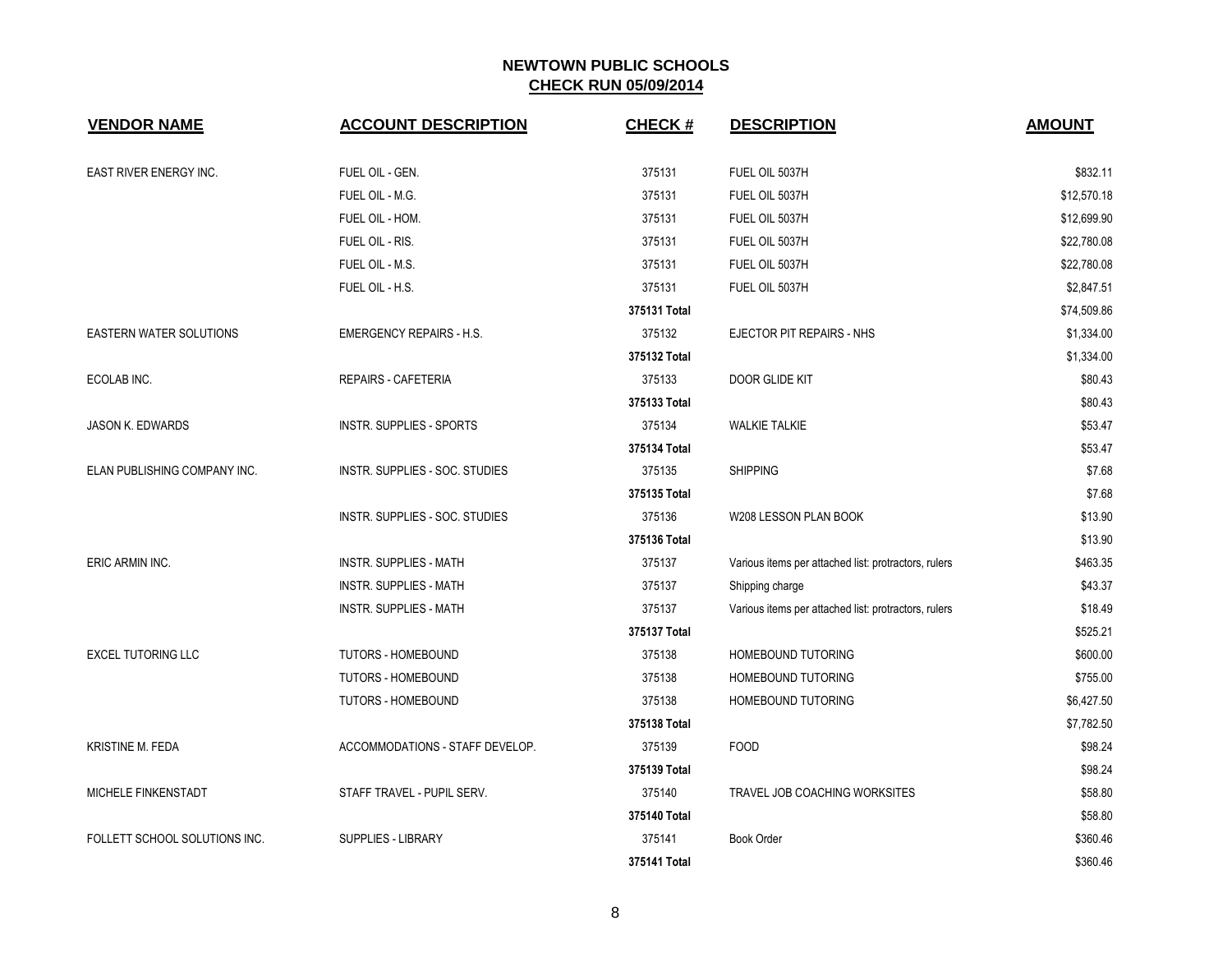| <b>VENDOR NAME</b>               | <b>ACCOUNT DESCRIPTION</b>       | <b>CHECK#</b> | <b>DESCRIPTION</b>                                  | <b>AMOUNT</b> |
|----------------------------------|----------------------------------|---------------|-----------------------------------------------------|---------------|
| FOLLETT SCHOOL SOLUTIONS INC.    | SUPPLIES - LIBRARY               | 375142        | Intermediate Nutmeg Nominee Books, grade 4-6.       | \$44.43       |
|                                  |                                  | 375142 Total  |                                                     | \$44.43       |
| FOLLETT SCHOOL SOLUTIONS INC.    | <b>SUPPLIES - LIBRARY</b>        | 375143        | 1,000 Laser printed barcode labels NEWTOWN HS MEDIA | \$80.00       |
|                                  | <b>SUPPLIES - LIBRARY</b>        | 375143        | shipping                                            | \$9.17        |
|                                  |                                  | 375143 Total  |                                                     | \$89.17       |
| FOLLETT SCHOOL SOLUTIONS INC.    | <b>SUPPLIES - LIBRARY</b>        | 375144        | E-Book.                                             | \$7.99        |
|                                  |                                  | 375144 Total  |                                                     | \$7.99        |
| LORRAINE D. FOSTER DAY SCHOOL    | TUITION - OUT-OF-DISTRICT        | 375145        | TUITION - OUT-OF-DISTRICT                           | \$4,850.00    |
|                                  |                                  | 375145 Total  |                                                     | \$4,850.00    |
| THE FOUNDATION SCHOOL            | TUITION - OUT-OF-DISTRICT        | 375146        | TUITION - OUT-OF-DISTRICT                           | \$24,800.00   |
|                                  |                                  | 375146 Total  |                                                     | \$24,800.00   |
| <b>CARLEN GAINES</b>             | CONTRACTED SERV. - INFO. TECH.   | 375147        | TRAVEL JAN - APR 14                                 | \$55.78       |
|                                  | STAFF TRAVEL - INFO. TECH.       | 375147        | TRAVEL 07/13 THRU 12/13                             | \$56.90       |
|                                  |                                  | 375147 Total  |                                                     | \$112.68      |
| DR. LINDA A. GEJDA               | STAFF TRAVEL - SUPER.            | 375148        | MONTHLY EXPENSE & TRAVEL 2013/14                    | \$300.00      |
|                                  |                                  | 375148 Total  |                                                     | \$300.00      |
| DR. JOHN GELINAS                 | PROF. SERV. - PSYCH/MED. EVAL.   | 375149        | PSY EVALUATIONS                                     | \$3,050.00    |
|                                  |                                  | 375149 Total  |                                                     | \$3,050.00    |
| ROBERT GENDREAU                  | STAFF TRAVEL - CLASSROOM         | 375150        | TRAVEL PROF DEVELOPMENT                             | \$39.49       |
|                                  |                                  | 375150 Total  |                                                     | \$39.49       |
| GERONNURSING & RESPITE CARE INC. | PROF. SERV. - HEALTH ELEM/RIS    | 375151        | LPN SERVICES - STARR PROGRAM                        | \$2,419.70    |
|                                  |                                  | 375151 Total  |                                                     | \$2,419.70    |
| <b>GLOBAL EQUIPMENT COMPANY</b>  | <b>B&amp;G SUPPLIES - MAINT.</b> | 375152        | HAMMER SET - MAINT SUPPLIES                         | \$60.00       |
|                                  |                                  | 375152 Total  |                                                     | \$60.00       |
| <b>GRAINGER</b>                  | <b>B&amp;G SUPPLIES - MAINT.</b> | 375153        | PUTTY, EPOXY, CEMENT - MAINT SUPPLIES               | \$39.12       |
|                                  |                                  | 375153 Total  |                                                     | \$39.12       |
| GRAYBAR                          | <b>EMERGENCY REPAIRS - RIS.</b>  | 375154        | ELECTRICAL REPAIRS - RIS                            | \$389.55      |
|                                  |                                  | 375154 Total  |                                                     | \$389.55      |
| <b>STEPHANIE GREAVES</b>         | STAFF TRAVEL - PUPIL SERV.       | 375155        | <b>TRAVEL CASELOAD</b>                              | \$80.96       |
|                                  |                                  | 375155 Total  |                                                     | \$80.96       |
| PAULA A. GREENFIELD              | CONTRACTED SERV. - WORLD LANG.   | 375156        | PRIZES FOR FRENCH DAY                               | \$110.94      |
|                                  |                                  | 375156 Total  |                                                     | \$110.94      |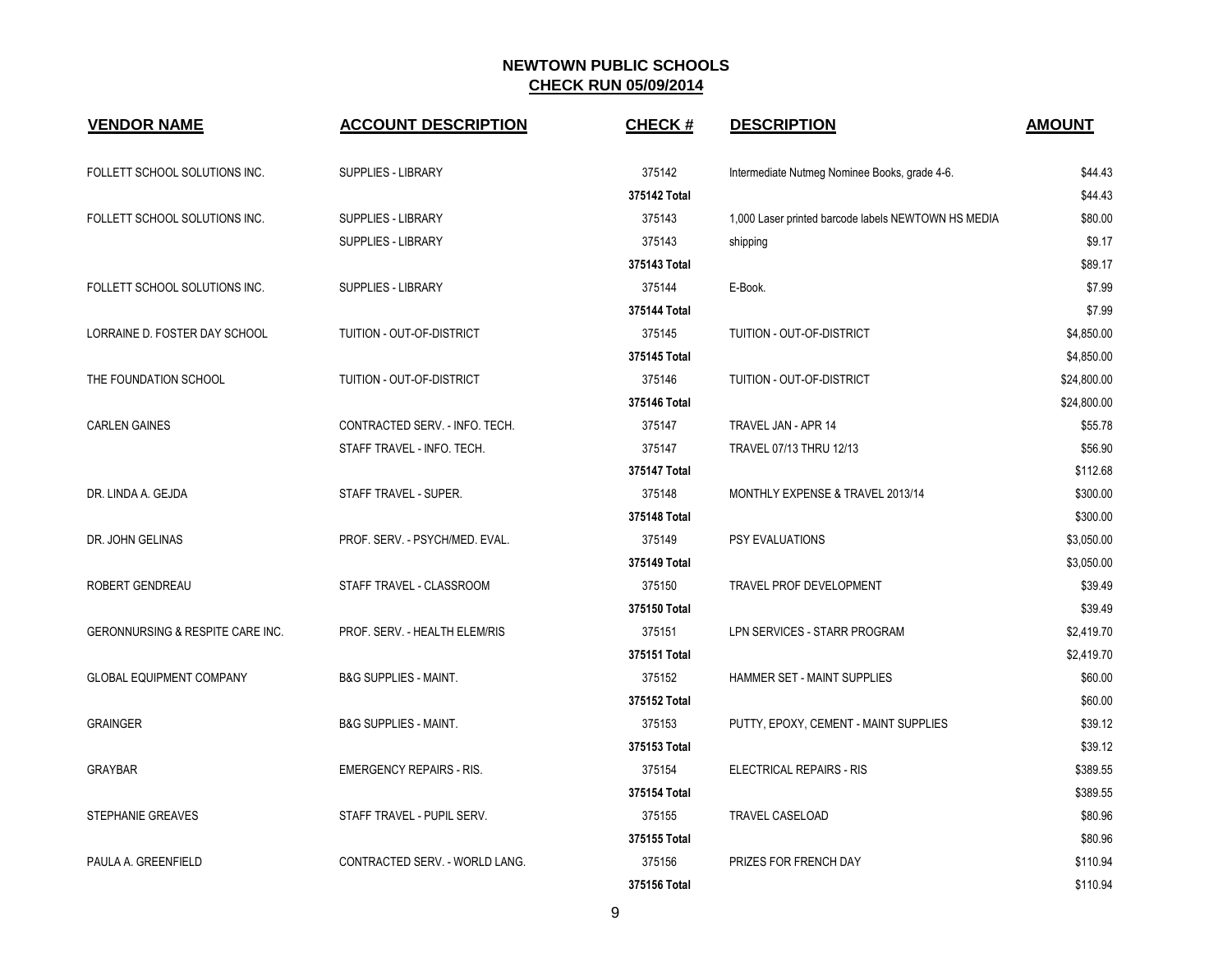| <b>VENDOR NAME</b>              | <b>ACCOUNT DESCRIPTION</b>          | CHECK#       | <b>DESCRIPTION</b>                                          | <b>AMOUNT</b> |
|---------------------------------|-------------------------------------|--------------|-------------------------------------------------------------|---------------|
| HAT CITY PAPER & SUPPLY CO.     | <b>B&amp;G SUPPLIES - CUSTODIAL</b> | 375157       | MED COBRA 4-PLY MASTER YARN                                 | \$263.76      |
|                                 |                                     | 375157       | BAYWEST NATURAL TOWEL                                       | \$7,572.00    |
|                                 |                                     | 375157 Total |                                                             | \$7,835.76    |
| <b>HESS CORPORATION</b>         | PROPANE & NATURAL GAS - M.S.        | 375158       | GAS 487771                                                  | \$201.99      |
|                                 |                                     | 375158 Total |                                                             | \$201.99      |
| MICHELLE HISCAVICH              | INSTR. SUPPLIES - MUSIC             | 375159       | COMPOSITION CONCERT RECEPTION                               | \$110.58      |
|                                 |                                     | 375159 Total |                                                             | \$110.58      |
| <b>ERIK HOLST - GRUBBE</b>      | STAFF TRAVEL - CLASSROOM            | 375160       | PLANES (DECA CONF)                                          | \$609.50      |
|                                 |                                     | 375160 Total |                                                             | \$609.50      |
| <b>HOPE ACADEMY</b>             | TUITION - OUT-OF-DISTRICT           | 375161       | TUITION - OUT-OF-DISTRICT                                   | \$7,250.00    |
|                                 |                                     | 375161 Total |                                                             | \$7,250.00    |
| HUGH'S MECHANICAL EQUIPMENT LLC | PROF. SERV. - B. & G.               | 375162       | INSPECT UNDERGROUND TANKS (MG/HOM/RIS)                      | \$800.00      |
|                                 | PROF. SERV. - B. & G.               | 375162       | INSPECT UNDERGROUND TANKS (MG/HOM/RIS)                      | \$1,350.00    |
|                                 |                                     | 375162 Total |                                                             | \$2,150.00    |
| <b>INSECT LORE</b>              | <b>INSTR. SUPPLIES - CLASSROOM</b>  | 375163       | cups of Catepillars-hold for shipping instructions          | \$159.92      |
|                                 | INSTR. SUPPLIES - CLASSROOM         | 375163       | #2385 Ladybug Larve hold for shipping instructions          | \$79.96       |
|                                 | INSTR. SUPPLIES - CLASSROOM         | 375163       | shipping                                                    | \$17.52       |
|                                 |                                     | 375163 Total |                                                             | \$257.40      |
| THE INSTRUMENTALIST CO.         | <b>INSTR. SUPPLIES - MUSIC</b>      | 375164       | SOUSA CONDUCTORS COMBINATION                                | \$140.00      |
|                                 |                                     | 375164 Total |                                                             | \$140.00      |
| <b>INTEGRITY PIANO SERVICE</b>  | REPAIRS - MUSIC                     | 375165       | Service call for school piano reconditioning work           | \$75.00       |
|                                 | <b>REPAIRS - MUSIC</b>              | 375165       | Reshape hammers                                             | \$120.00      |
|                                 | <b>REPAIRS - MUSIC</b>              | 375165       | Regulate dampers                                            | \$75.00       |
|                                 |                                     | 375165 Total |                                                             | \$270.00      |
| <b>IXL LEARNING</b>             | CONTRACTED SERV. - COMPUTER ED.     | 375166       | Subscription Renewal - 1 year Quia Educational Site License | \$1,500.00    |
|                                 |                                     | 375166 Total |                                                             | \$1,500.00    |
| <b>LISA JOHNS</b>               | STAFF TRAVEL - INFO. TECH.          | 375167       | TRAVEL APRIL 2014                                           | \$60.09       |
|                                 |                                     | 375167 Total |                                                             | \$60.09       |
| JONES SCHOOL SUPPLY CO. INC.    | INSTR. SUPPLIES - GUIDANCE          | 375168       | <b>Community Service Recognition Pins</b>                   | \$664.35      |
|                                 | <b>INSTR. SUPPLIES - GUIDANCE</b>   | 375168       | SHIPPING @ 5%                                               | \$33.22       |
|                                 |                                     | 375168 Total |                                                             | \$697.57      |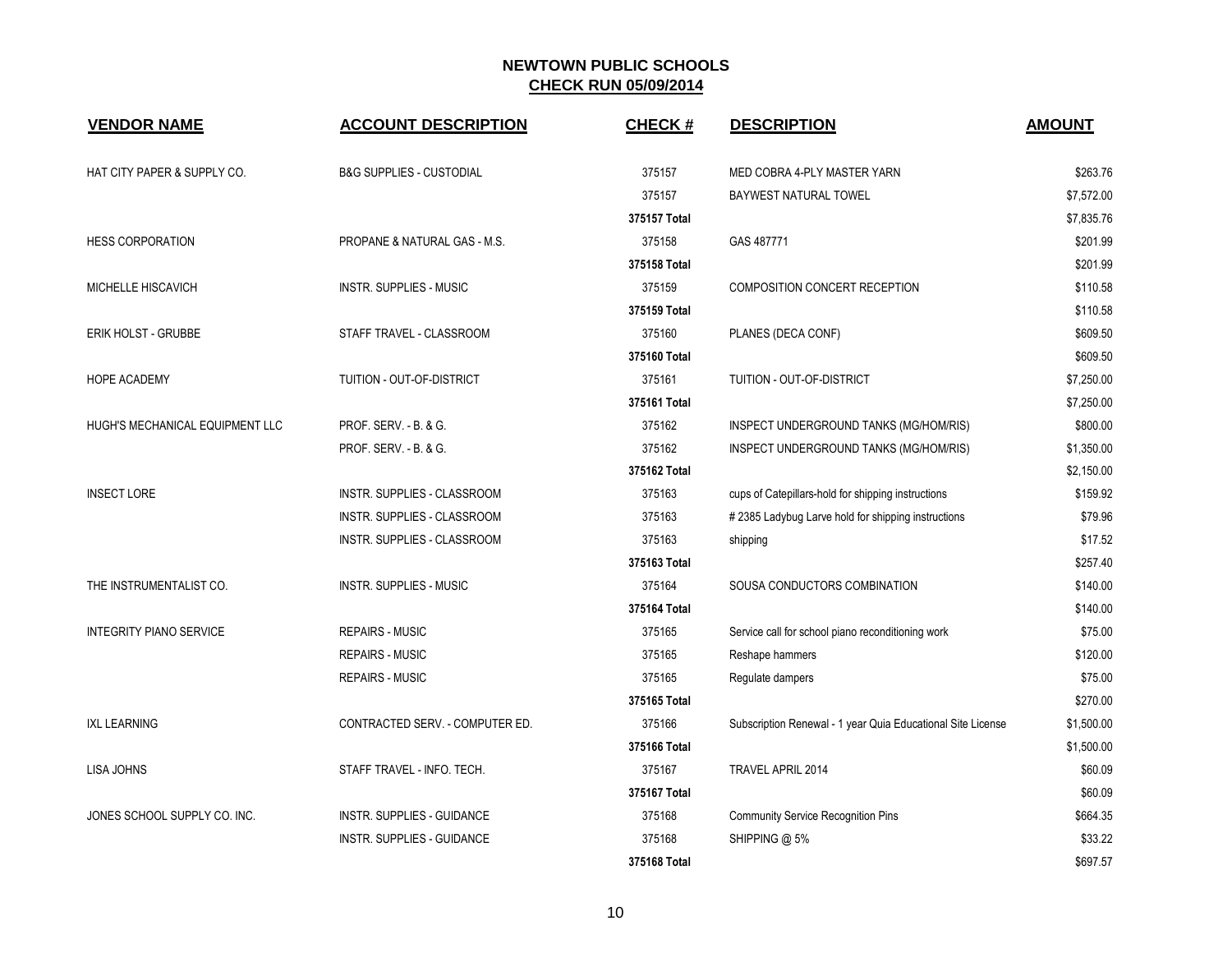| <b>VENDOR NAME</b>               | <b>ACCOUNT DESCRIPTION</b>       | <b>CHECK#</b> | <b>DESCRIPTION</b>                                            | <b>AMOUNT</b> |
|----------------------------------|----------------------------------|---------------|---------------------------------------------------------------|---------------|
| K - MAN GLASS CORP               | <b>EMERGENCY REPAIRS - H.</b>    | 375169        | <b>GLASS REPAIRS - HAWLEY</b>                                 | \$832.61      |
|                                  | <b>EMERGENCY REPAIRS - H.S.</b>  | 375169        | INSTALL ACRYLIC MIRRORS IN FITNESS ROOM - NHS                 | \$1,550.00    |
|                                  |                                  | 375169 Total  |                                                               | \$2,382.61    |
| RACHEL KALISH                    | CONTRACTED SERV. - SP/HEAR.      | 375170        | SPEECH SERVICES STARR PROGRAM                                 | \$1,350.00    |
|                                  |                                  | 375170 Total  |                                                               | \$1,350.00    |
| KAMCO SUPPLY CORP OF NEW ENGLAND | <b>B&amp;G SUPPLIES - MAINT.</b> | 375171        | LUMBER / BITS / CAPS - MAINT SUPPLIES                         | \$67.63       |
|                                  | <b>B&amp;G SUPPLIES - MAINT.</b> | 375171        | LUMBER / BITS / CAPS - MAINT SUPPLIES                         | \$115.55      |
|                                  | <b>B&amp;G SUPPLIES - MAINT.</b> | 375171        | LUMBER / BITS / CAPS - MAINT SUPPLIES                         | (\$13.59)     |
|                                  | <b>B&amp;G SUPPLIES - MAINT.</b> | 375171        | LUMBER / BITS / CAPS - MAINT SUPPLIES                         | (\$298.57)    |
|                                  | <b>B&amp;G SUPPLIES - MAINT.</b> | 375171        | LUMBER / BITS / CAPS - MAINT SUPPLIES                         | \$709.12      |
|                                  |                                  | 375171 Total  |                                                               | \$580.14      |
| <b>RANDI KIELY</b>               | STAFF TRAVEL - CLASSROOM         | 375172        | TRAVEL BUSINESS CHALLENGE                                     | \$26.88       |
|                                  |                                  | 375172 Total  |                                                               | \$26.88       |
| KINSLEY POWER SYSTEMS            | <b>B&amp;G CONTRACTED SERV.</b>  | 375173        | PREVENT MAINT GENERATOR SVC - MG / HOM / NMS / NHS            | \$810.00      |
|                                  | <b>B&amp;G CONTRACTED SERV.</b>  | 375173        | PREVENT MAINT GENERATOR SVC - MG / HOM / NMS / NHS            | \$446.00      |
|                                  | <b>B&amp;G CONTRACTED SERV.</b>  | 375173        | PREVENT MAINT GENERATOR SVC - MG / HOM / NMS / NHS            | \$405.00      |
|                                  | <b>B&amp;G CONTRACTED SERV.</b>  | 375173        | PREVENT MAINT GENERATOR SVC - MG / HOM / NMS / NHS            | \$405.00      |
|                                  |                                  | 375173 Total  |                                                               | \$2,066.00    |
| PAM KOHN                         | CONTRACTED SERV. - ADMIN.        | 375174        | <b>ASSORT BOOKS &amp; SUPPLIES</b>                            | \$124.55      |
|                                  |                                  | 375174 Total  |                                                               | \$124.55      |
| THOMAS M. KUROSKI                | INSTR. SUPPLIES - SCIENCE        | 375175        | <b>GLUE GUNS &amp; CLEANING PRODUCTS</b>                      | \$40.99       |
|                                  | INSTR. SUPPLIES - SCIENCE        | 375175        | <b>BOOK AWARDS FOR ANATOMY</b>                                | \$97.82       |
|                                  |                                  | 375175 Total  |                                                               | \$138.81      |
| LOIS LANNING, PH .D.             | STAFF TRAIN. - STAFF DEVELOP.    | 375176        | Final Payment: Concept Based Curr. & Instruction Participants | \$7,320.00    |
|                                  |                                  | 375176 Total  |                                                               | \$7,320.00    |
| <b>LASER OPTIONS INC.</b>        | <b>SUPPLIES - LIBRARY</b>        | 375177        | RE 90-A extended yield toner for 600 printer.                 | \$540.00      |
|                                  | <b>SUPPLIES - LIBRARY</b>        | 375177        | Lexmark RE-T522 high yield toner \$239 minus \$96 credit      | \$105.00      |
|                                  |                                  | 375177 Total  |                                                               | \$645.00      |
| LAX.COM                          | <b>INSTR. SUPPLIES - SPORTS</b>  | 375178        | UNIFORMS-JERSEYS                                              | \$2,295.00    |
|                                  |                                  | 375178 Total  |                                                               | \$2,295.00    |
| LEAHY'S FUELS INC.               | PROPANE & NATURAL GAS - H.S.     | 375179        | PROPANE 97208G                                                | \$1,088.47    |
|                                  |                                  | 375179 Total  |                                                               | \$1,088.47    |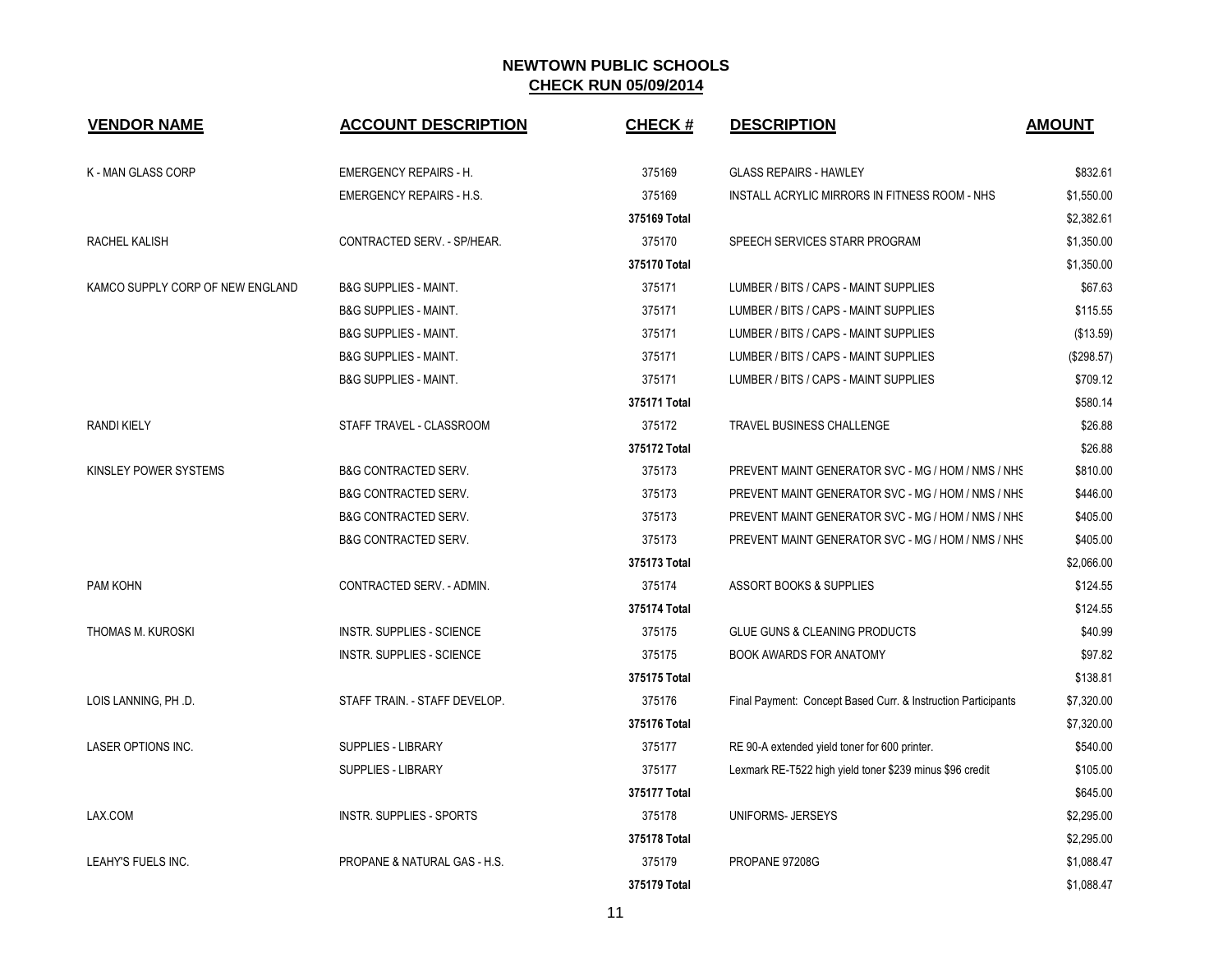| <b>VENDOR NAME</b>          | <b>ACCOUNT DESCRIPTION</b>       | <b>CHECK#</b> | <b>DESCRIPTION</b>                                   | <b>AMOUNT</b> |
|-----------------------------|----------------------------------|---------------|------------------------------------------------------|---------------|
| DEBORAH LINLEY LLC          | INSTR. SUPPLIES - WORLD LANG.    | 375180        | TANGO WORKSHOPS GIVEN TO SPANISH CLASSES             | \$165.00      |
|                             |                                  | 375180 Total  |                                                      | \$165.00      |
| <b>NOEL MACFADYEN</b>       | STAFF TRAVEL - PUPIL SERV.       | 375181        | <b>TRAVEL PPT</b>                                    | \$41.88       |
|                             |                                  | 375181 Total  |                                                      | \$41.88       |
| DR. ANA PAULA MACHADO       | MEDICAL ADVISOR - HEALTH ADMIN   | 375182        | <b>MEDICAL DIRECTOR</b>                              | \$846.16      |
|                             |                                  | 375182 Total  |                                                      | \$846.16      |
| MAHARD'S PIANO SERVICE, LLC | <b>REPAIRS - MUSIC</b>           | 375183        | repair of 2 pianos-per invoice                       | \$290.00      |
|                             |                                  | 375183 Total  |                                                      | \$290.00      |
| <b>GAIL MALETZ</b>          | STAFF TRAVEL - CLASSROOM         | 375184        | <b>CCSS DISTRICT COACHES TRAIN</b>                   | \$34.06       |
|                             |                                  | 375184 Total  |                                                      | \$34.06       |
| <b>JILL MARAK</b>           | MEMBERSHIPS - MUSIC              | 375185        | NAFME MEMBERSHIP                                     | \$120.00      |
|                             |                                  | 375185 Total  |                                                      | \$120.00      |
| THE MARKERBOARD PEOPLE      | INSTR. SUPPLIES - CLASSROOM      | 375186        | Great Erase Grip Dry Erase Markers Item #DEM-K Black | \$630.00      |
|                             | INSTR. SUPPLIES - CLASSROOM      | 375186        | Wood & Felt Student Erasers Item #ER-30              | \$117.60      |
|                             | INSTR. SUPPLIES - CLASSROOM      | 375186        | 150 Markers, 150 Erasers, 150 free storage bags Item | \$150.00      |
|                             |                                  | 375186 Total  |                                                      | \$897.60      |
| W.B. MASON., INC.           | OFF. SUPPLIES - BUS. SERV.       | 375187        | SUPPLIES 2013/14                                     | \$137.98      |
|                             | OFF. SUPPLIES - BUS. SERV.       | 375187        | SUPPLIES 2013/14                                     | \$41.43       |
|                             | OFF. SUPPLIES - BUS. SERV.       | 375187        | SUPPLIES 2013/14                                     | \$65.98       |
|                             | OFF. SUPPLIES - BUS. SERV.       | 375187        | SUPPLIES 2013/14                                     | \$57.45       |
|                             | OFF. SUPPLIES - BUS. SERV.       | 375187        | SUPPLIES 2013/14                                     | \$10.98       |
|                             | OFF. SUPPLIES - BUS. SERV.       | 375187        | SUPPLIES 2013/14                                     | (\$24.00)     |
|                             | OFF. SUPPLIES - BUS. SERV.       | 375187        | SUPPLIES 2013/14                                     | \$66.64       |
|                             | OFF. SUPPLIES - BUS. SERV.       | 375187        | <b>SUPPLIES 2013/14</b>                              | (\$30.00)     |
|                             | OFF. SUPPLIES - BUS. SERV.       | 375187        | <b>SUPPLIES 2013/14</b>                              | \$12.00       |
|                             | OFF. SUPPLIES - BUS. SERV.       | 375187        | <b>SUPPLIES 2013/14</b>                              | (\$30.00)     |
|                             | OFF. SUPPLIES - ADMIN.           | 375187        | WBM 1200 white copy paper                            | \$1,577.55    |
|                             | OFF. SUPPLIES - ADMIN.           | 375187        | reams Ham 86750 PAPER 11X17                          | \$107.30      |
|                             | OFF. SUPPLIES - ADMIN.           | 375187        | vek 90083 VELCRO                                     | \$101.99      |
|                             | OFF. SUPPLIES - ADMIN.           | 375187        | VEK 90140 velcro                                     | \$66.64       |
|                             | <b>INSTR. SUPPLIES - ENGLISH</b> | 375187        | SEE ATTACHED LIST                                    | \$575.15      |
|                             | <b>INSTR. SUPPLIES - ENGLISH</b> | 375187        | SEE ATTACHED LIST                                    | \$0.94        |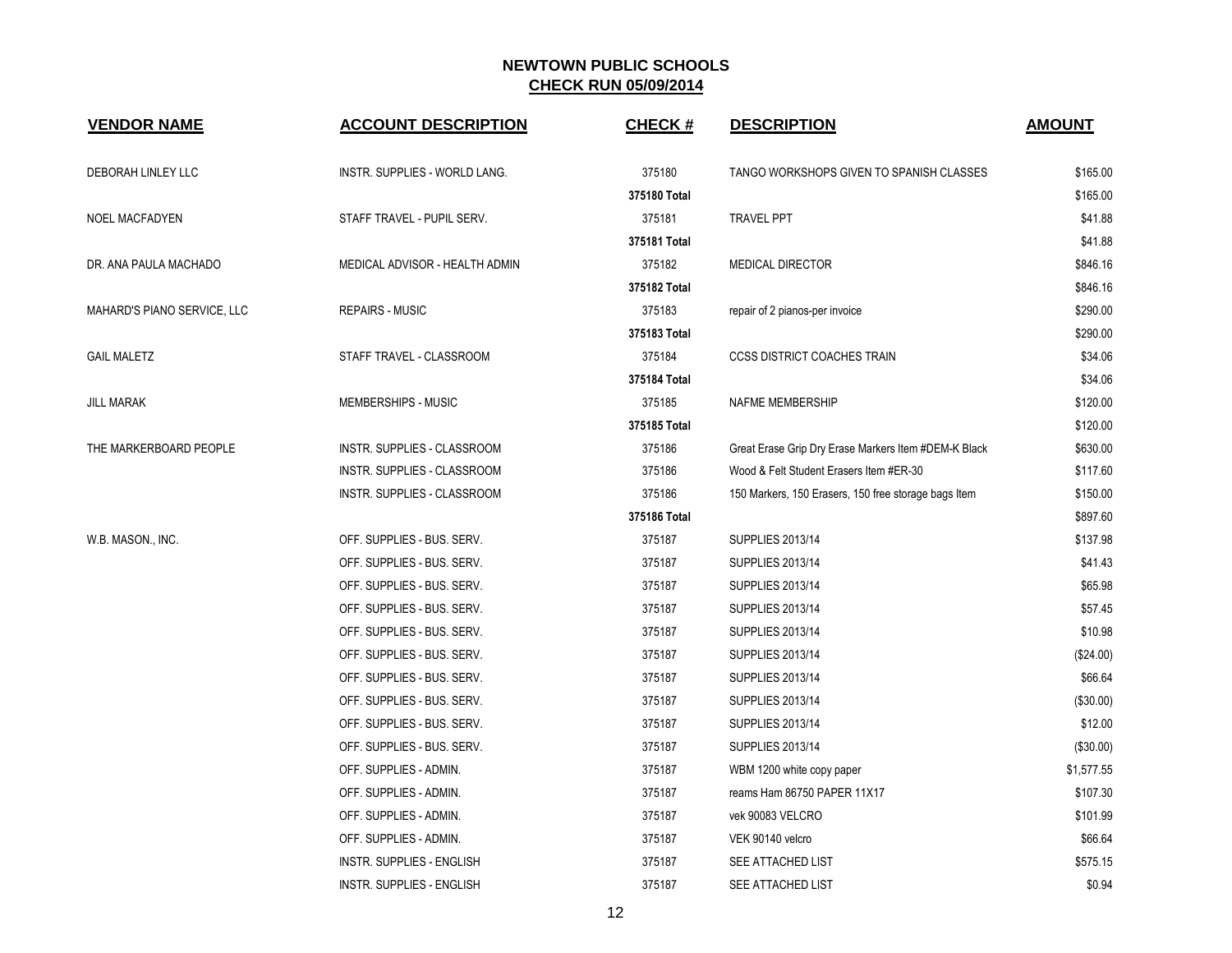| <b>VENDOR NAME</b>           | <b>ACCOUNT DESCRIPTION</b>        | <b>CHECK#</b> | <b>DESCRIPTION</b>                                        | <b>AMOUNT</b> |
|------------------------------|-----------------------------------|---------------|-----------------------------------------------------------|---------------|
| W.B. MASON., INC.            | <b>INSTR. SUPPLIES - ENGLISH</b>  | 375187        | See attached List                                         | \$619.41      |
|                              | <b>INSTR. SUPPLIES - ENGLISH</b>  | 375187        | See attached List                                         | \$4.28        |
|                              | INSTR. SUPPLIES - ENGLISH         | 375187        | See attached List                                         | \$4.28        |
|                              | INSTR. SUPPLIES - CLASSROOM       | 375187        | MULTI PURPOSE COPY PAPER-WBM21200                         | \$8,494.50    |
|                              | INSTR. SUPPLIES - CLASSROOM       | 375187        | Multi-purpose paper for copier #WBM21200                  | \$1,213.50    |
|                              | <b>INSTR. SUPPLIES - ENGLISH</b>  | 375187        | See Attached List                                         | \$237.17      |
|                              | INSTR. SUPPLIES - CLASSROOM       | 375187        | LiquiMark Highlighters, Blue, Chisel, Dozen, LMK-60823    | \$27.60       |
|                              | INSTR. SUPPLIES - CLASSROOM       | 375187        | LiquiMark Highlighters, Yellow, Chisel, Dozen, LMK-61208  | \$27.60       |
|                              | INSTR. SUPPLIES - ENGLISH         | 375187        | See Attached List                                         | \$487.05      |
|                              | <b>INSTR. SUPPLIES - ENGLISH</b>  | 375187        | See Attached List                                         | \$43.00       |
|                              | INSTR. SUPPLIES - CLASSROOM       | 375187        | Copy paper, cases, WBM21200, 8.5 x 11, white, no shipping | \$1,456.20    |
|                              | INSTR. SUPPLIES - CLASSROOM       | 375187        | 2-ply flat box, Kleenex tissue, 125 sheets, 48/carton     | \$419.94      |
|                              | INSTR. SUPPLIES - SP. ED. H.S.    | 375187        | HEWCNO45AN CARTRIDGES                                     | \$147.96      |
|                              | INSTR. SUPPLIES - SP. ED. H.S.    | 375187        | <b>HEWCR314FN CARTRIDGES</b>                              | \$113.98      |
|                              |                                   | 375187 Total  |                                                           | \$16,034.50   |
| <b>MASTRI BUILDERS LLC</b>   | <b>B. &amp; G. IMPROVE - M.G.</b> | 375188        | PREP / REPAINT GYM WALLS - MG                             | \$16,250.00   |
|                              |                                   | 375188 Total  |                                                           | \$16,250.00   |
| <b>JAMIE MCCLEARY</b>        | INSTR. SUPPLIES - READING         | 375189        | <b>READING SUPPLIES</b>                                   | \$33.74       |
|                              |                                   | 375189 Total  |                                                           | \$33.74       |
| <b>SUSAN MCCONNELL</b>       | <b>INSTR. SUPPLIES - SCIENCE</b>  | 375190        | <b>EXPO SUPPLIES</b>                                      | \$565.82      |
|                              |                                   | 375190 Total  |                                                           | \$565.82      |
| MELIORA ACADEMY INC.         | TUITION - OUT-OF-DISTRICT         | 375191        | TUITION - OUT-OF-DISTRICT                                 | \$14,495.00   |
|                              |                                   | 375191 Total  |                                                           | \$14,495.00   |
| MORAN ENVIRONMENTAL RECOVERY | <b>B&amp;G CONTRACTED SERV.</b>   | 375192        | VACTOR ACID NEUTRALIZATION PIT - NHS                      | \$3,755.00    |
|                              |                                   | 375192 Total  |                                                           | \$3,755.00    |
| MUSIC & ARTS CENTER, INC.    | <b>REPAIRS - MUSIC</b>            | 375193        | For instrument repair throughout the school year.         | \$27.28       |
|                              | <b>REPAIRS - MUSIC</b>            | 375193        | For instrument repair throughout the school year          | \$29.99       |
|                              | INSTR. SUPPLIES - MUSIC           | 375193        | For Band supplies throughout the year.                    | \$44.99       |
|                              | INSTR. SUPPLIES - MUSIC           | 375193        | For Band supplies throughout the year.                    | \$77.16       |
|                              | <b>INSTR. SUPPLIES - MUSIC</b>    | 375193        | For Band supplies throughout the year.                    | \$16.38       |
|                              | <b>INSTR. SUPPLIES - MUSIC</b>    | 375193        | For Band supplies throughout the year.                    | \$39.99       |
|                              | <b>INSTR. SUPPLIES - MUSIC</b>    | 375193        | For Band supplies throughout the year.                    | \$3.39        |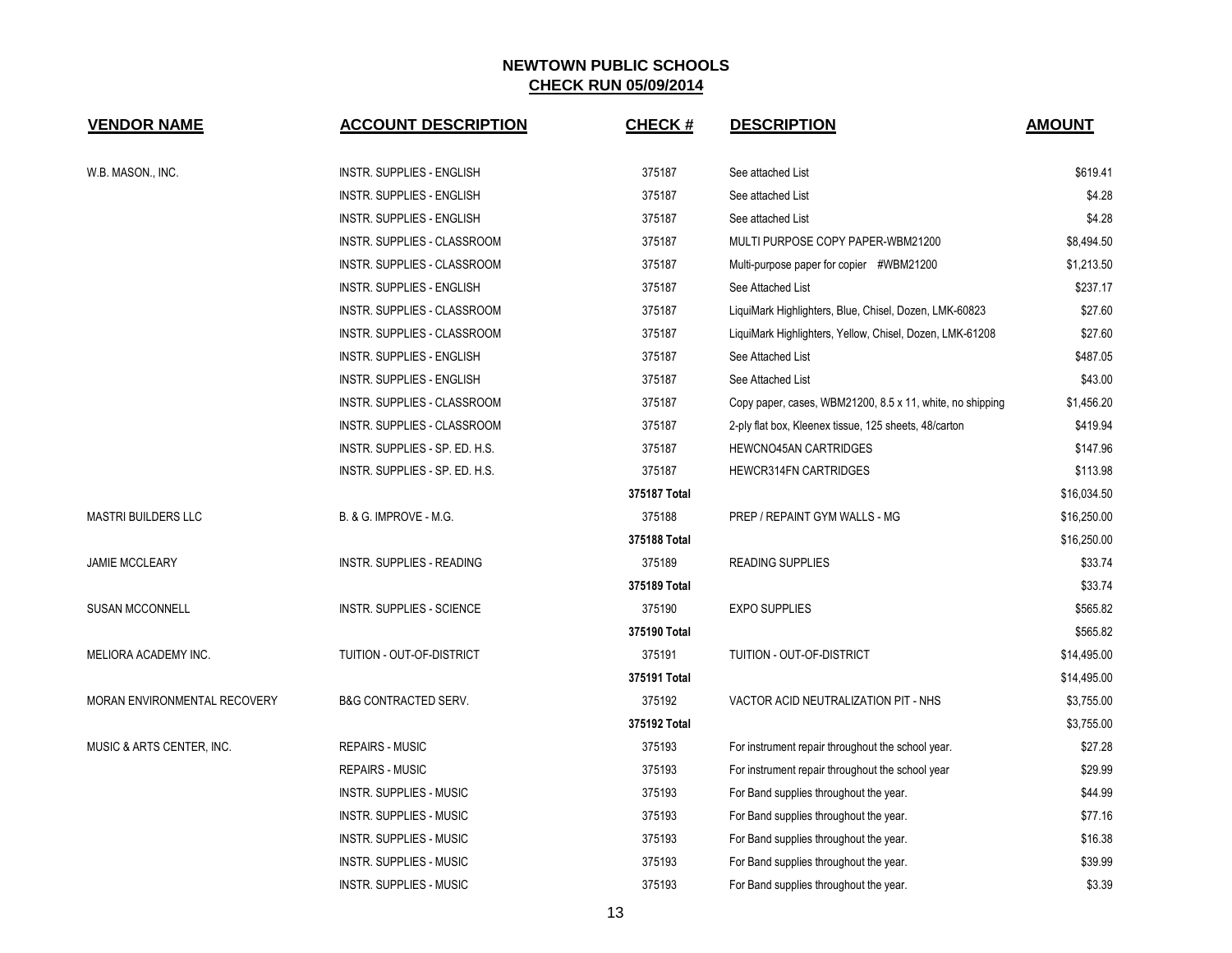| <b>VENDOR NAME</b>                                           | <b>ACCOUNT DESCRIPTION</b>      | <b>CHECK#</b> | <b>DESCRIPTION</b>                                          | <b>AMOUNT</b> |
|--------------------------------------------------------------|---------------------------------|---------------|-------------------------------------------------------------|---------------|
| MUSIC & ARTS CENTER, INC.                                    | <b>INSTR. SUPPLIES - MUSIC</b>  | 375193        | For Band supplies throughout the year.                      | \$72.80       |
|                                                              | <b>INSTR. SUPPLIES - MUSIC</b>  | 375193        | For band supplies throughout the year.                      | \$48.99       |
|                                                              |                                 | 375193 Total  |                                                             | \$360.97      |
| <b>MUSIC IN MOTION</b>                                       | <b>INSTR. SUPPLIES - MUSIC</b>  | 375194        | Giant Eraseable Keyboard, Item 6066                         | \$79.90       |
|                                                              | <b>INSTR. SUPPLIES - MUSIC</b>  | 375194        | Silent Keyboard (q212)                                      | \$191.20      |
|                                                              | <b>INSTR. SUPPLIES - MUSIC</b>  | 375194        | Annie DVD, (5624)                                           | \$19.95       |
|                                                              | <b>INSTR. SUPPLIES - MUSIC</b>  | 375194        | Music Man DVD, (5306)                                       | \$21.95       |
|                                                              | INSTR. SUPPLIES - MUSIC         | 375194        | Shipping charge.                                            | \$31.30       |
|                                                              |                                 | 375194 Total  |                                                             | \$344.30      |
| NAGEL ELECTRIC LLC                                           | B. & G. REPAIRS - M.S.          | 375195        | RUN WIRING FOR AIR CONDITIONER - NMS                        | \$960.00      |
|                                                              | <b>EMERGENCY REPAIRS - RIS.</b> | 375195        | <b>INSTALL NEW POLE LIGHTS - RIS</b>                        | \$680.00      |
|                                                              |                                 | 375195 Total  |                                                             | \$1,640.00    |
| <b>NASCO</b>                                                 | INSTR. SUPPLIES - SCIENCE       | 375196        | Cow Organ- EYE Item LS01628M                                | \$375.00      |
|                                                              | <b>INSTR. SUPPLIES - ART</b>    | 375196        | Drawing for All - 9728215 page 516 Free shipping            | \$74.20       |
|                                                              |                                 | 375196 Total  |                                                             | \$449.20      |
| NATIONAL ASSOC. FOR MUSIC EDUCATION                          | MEMBERSHIPS - MUSIC             | 375197        | <b>MEMBERSHIP DUES</b>                                      | \$120.00      |
|                                                              |                                 | 375197 Total  |                                                             | \$120.00      |
| NATIONAL BUSINESS EDUCATION ASSOCIATION MEMBERSHIPS - ADMIN. |                                 | 375198        | NBEA PROFESSIONAL MEMBERSHIP FEE                            | \$80.00       |
|                                                              |                                 | 375198 Total  |                                                             | \$80.00       |
| NEW ENGLAND CTR FOR CHILDREN                                 | TUITION - OUT-OF-DISTRICT       | 375199        | <b>TUITION</b>                                              | \$14,804.99   |
|                                                              |                                 | 375199 Total  |                                                             | \$14,804.99   |
| NEWTEK@NHS                                                   | STAFF TRAIN. - INFO. TECH.      | 375200        | IT Support for 2013-2014                                    | \$2,000.00    |
|                                                              |                                 | 375200 Total  |                                                             | \$2,000.00    |
| NEWTOWN BOARD OF EDUCATION                                   | <b>MEDICAL INS. PREMIUMS</b>    | 375201        | LONG TERM DISABILITY                                        | \$3,450.37    |
|                                                              | <b>ADMINISTRATION FEES</b>      | 375201        | <b>DENTAL ADM</b>                                           | \$2,920.00    |
|                                                              | <b>ADMINISTRATION FEES</b>      | 375201        | COBRA FEE MAY 2014                                          | \$300.00      |
|                                                              | <b>ADMINISTRATION FEES</b>      | 375201        | RETIREE FEE APRIL 2014                                      | \$220.00      |
|                                                              | LIFE INSURANCE                  | 375201        | AD&D PREMIUM                                                | \$1,231.26    |
|                                                              | LIFE INSURANCE                  | 375201        | LIFE PREMIUM                                                | \$6,156.32    |
|                                                              |                                 | 375201 Total  |                                                             | \$14,277.95   |
| NEWTOWN FOOD SERVICE                                         | OFF. SUPPLIES - ADMIN.          | 375202        | professional development refreshments per attached invoices | \$79.50       |
|                                                              | OFF. SUPPLIES - ADMIN.          | 375202        | professional development refreshments per attached invoices | \$55.50       |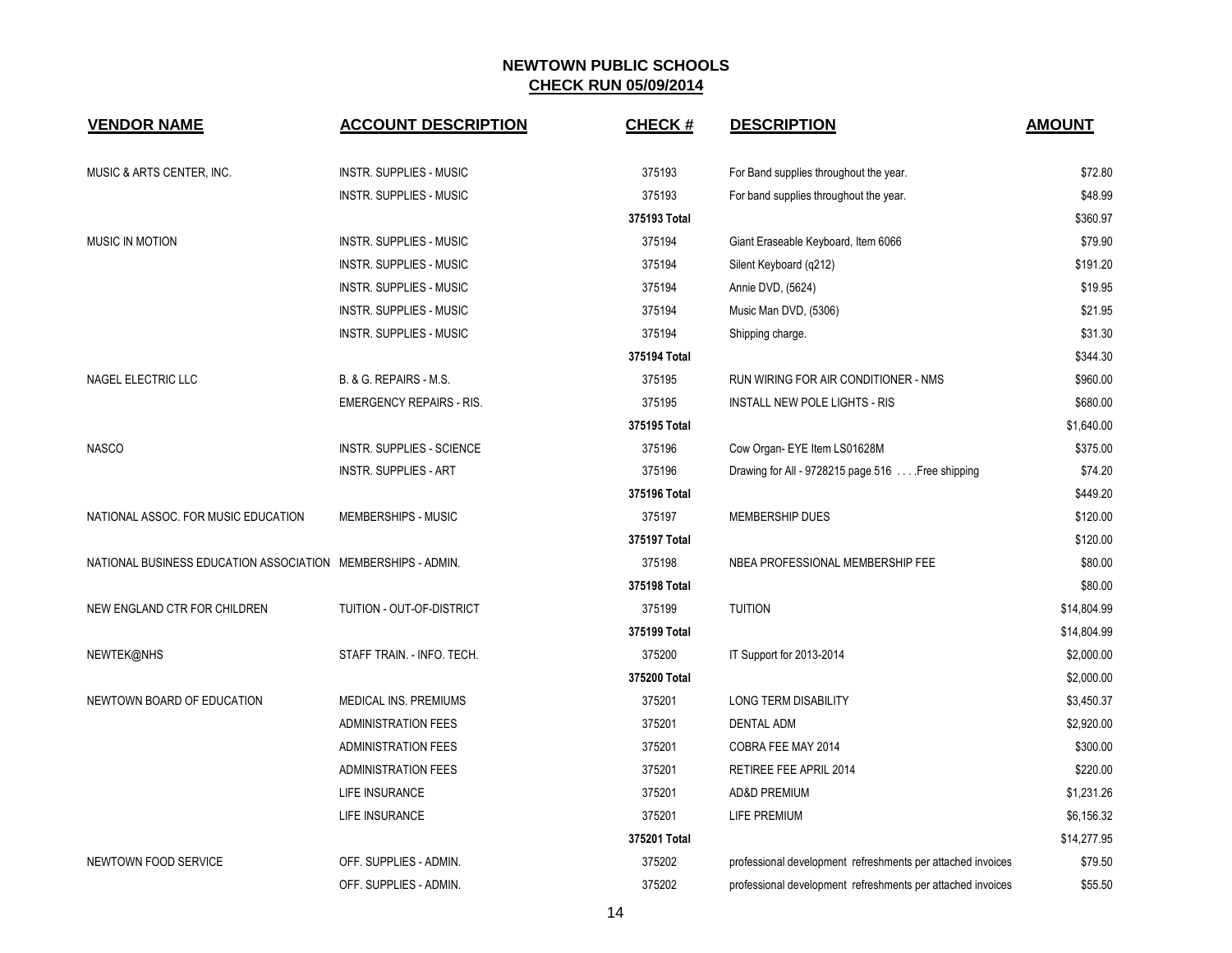| <b>VENDOR NAME</b>           | <b>ACCOUNT DESCRIPTION</b>          | <b>CHECK#</b> | <b>DESCRIPTION</b>                                         | <b>AMOUNT</b> |
|------------------------------|-------------------------------------|---------------|------------------------------------------------------------|---------------|
|                              |                                     | 375202 Total  |                                                            | \$135.00      |
| <b>NEWTOWN GRAPHICS</b>      | <b>SECURITY SUPPLIES</b>            | 375203        | EMERG CAMPUS CLOSED DRILL & INPROCCESS                     | \$70.00       |
|                              | <b>SECURITY SUPPLIES</b>            | 375203        | <b>VISITOR NAME TAGS</b>                                   | \$70.00       |
|                              |                                     | 375203 Total  |                                                            | \$140.00      |
|                              | PRINTING - ENGLISH                  | 375204        | 2014 Literary Magazine Tee Shirts (Keylock)                | \$203.82      |
|                              |                                     | 375204 Total  |                                                            | \$203.82      |
| NEWTOWN HIGH SCHOOL          | PROF. SERV. - TRANSITIONAL          | 375205        | REIMBURSEMENT FOR APRIL TRANSITION PROGRAM                 | \$631.01      |
|                              |                                     | 375205 Total  |                                                            | \$631.01      |
| NEWTOWN MIDDLE SCHOOL        | CONTRACTED SERV. - CLASSROOM        | 375206        | Payment to Act. Account for Michaels Jeweler.              | \$100.00      |
|                              |                                     | 375206 Total  |                                                            | \$100.00      |
| DARRYL NICHOLSON             | INSTR. SUPPLIES - SCIENCE           | 375207        | <b>METERS</b>                                              | \$55.92       |
|                              | INSTR. SUPPLIES - SCIENCE           | 375207        | DENSITY OF FLUID LAB                                       | \$61.92       |
|                              |                                     | 375207 Total  |                                                            | \$117.84      |
| NYA SPORTS & FITNESS CENTER  | CONTRACTED SERV. - SPORTS           | 375208        | <b>TENNIS TRYOUTS</b>                                      | \$192.50      |
|                              |                                     | 375208 Total  |                                                            | \$192.50      |
| <b>ON-SITE SHREDDING</b>     | CONTRACTED SERV. - BUS. SERV.       | 375209        | SHREDDING SERV AT C/O 2013/14                              | \$35.00       |
|                              | OFF. SUPPLIES - ADMIN.              | 375209        | One Tall Console 29 Church Hill Road                       | \$26.59       |
|                              |                                     | 375209 Total  |                                                            | \$61.59       |
| ORIENTAL TRADING COMPANY     | INSTR. SUPPLIES - COMPUTER ED.      | 375210        | Classroom storage tall baskets with handles, Item in-62/24 | \$34.00       |
|                              | INSTR. SUPPLIES - COMPUTER ED.      | 375210        | shipping charge                                            | \$9.99        |
|                              |                                     | 375210 Total  |                                                            | \$43.99       |
| PAINTER'S SUPPLY 2 - DANBURY | <b>B&amp;G SUPPLIES - CUSTODIAL</b> | 375211        | SWIMMING POOL PAINT                                        | \$1,099.78    |
|                              |                                     | 375211 Total  |                                                            | \$1,099.78    |
| <b>SUSAN PAISLEY</b>         | CONTRACTED SERV. - MUSIC            | 375212        | Two Hours of Accompanying Concert:                         | \$150.00      |
|                              |                                     | 375212 Total  |                                                            | \$150.00      |
| <b>PANINOS</b>               | INSTR. SUPPLIES - CLASSROOM         | 375213        | meeting supplies (Responsive Classroom Personnel)          | \$240.00      |
|                              |                                     | 375213 Total  |                                                            | \$240.00      |
| PARK SEED WHOLESALE INC.     | INSTR. SUPPLIES - TECH ED.          | 375214        | DEEP ROUND CLIP ON SAUCER                                  | \$64.72       |
|                              |                                     | 375214 Total  |                                                            | \$64.72       |
| PBS DISTRIBUTION LLC         | <b>SUPPLIES - LIBRARY</b>           | 375215        | See attached list of videos & books                        | \$1,532.72    |
|                              | SUPPLIES - LIBRARY                  | 375215        | See attached list of videos & books                        | \$17.00       |
|                              | <b>SUPPLIES - LIBRARY</b>           | 375215        | See attached list of videos & books                        | \$93.50       |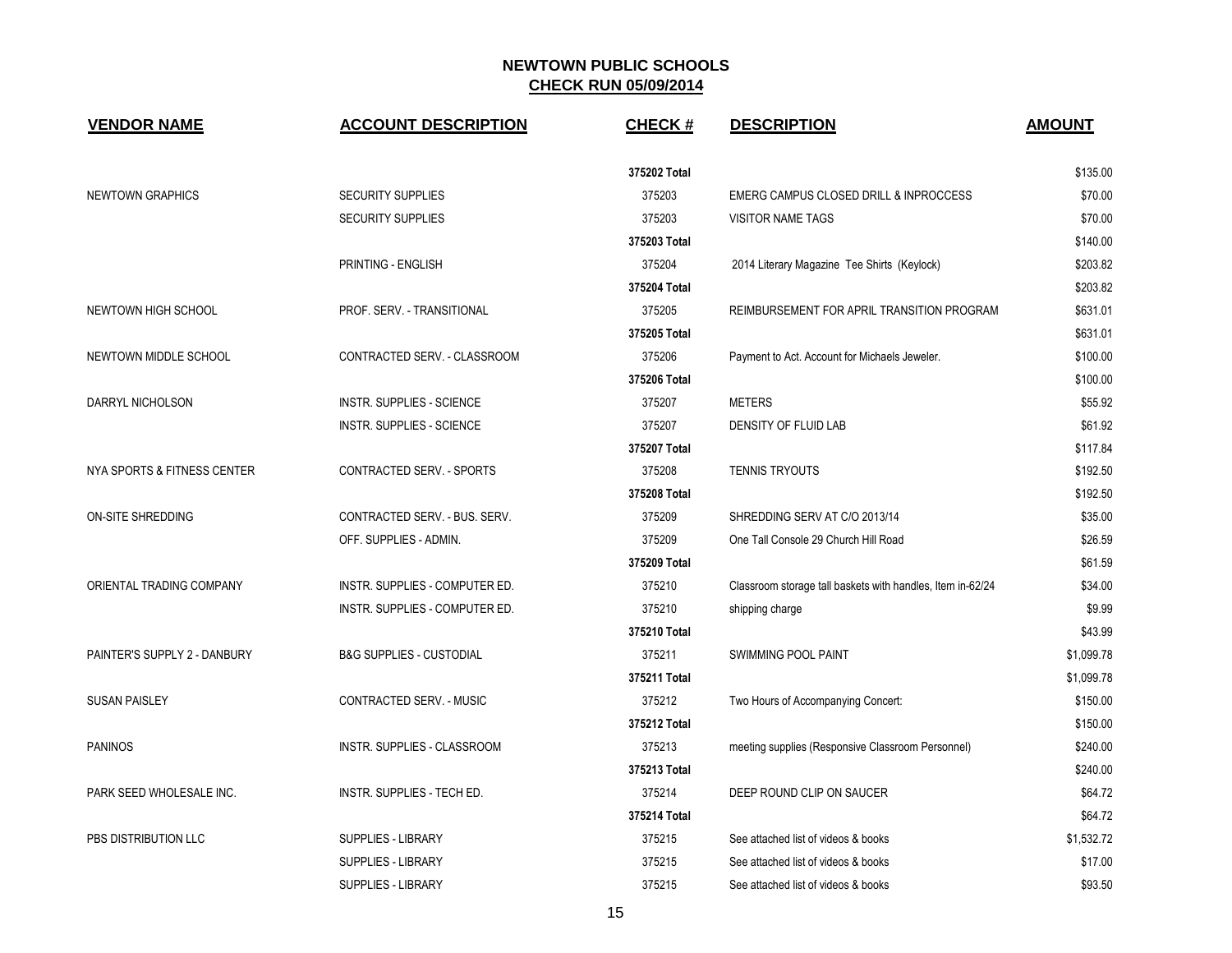| <b>VENDOR NAME</b>                                                     | <b>ACCOUNT DESCRIPTION</b>       | <b>CHECK#</b> | <b>DESCRIPTION</b>                              | <b>AMOUNT</b> |
|------------------------------------------------------------------------|----------------------------------|---------------|-------------------------------------------------|---------------|
| PBS DISTRIBUTION LLC                                                   | <b>SUPPLIES - LIBRARY</b>        | 375215        | See attached list of videos & books             | \$17.00       |
|                                                                        |                                  | 375215 Total  |                                                 | \$1,660.22    |
| PCM-G                                                                  | REPAIRS - INFO. TECH.            | 375216        | Replacement lamp for Epson 450W Powerlite       | \$144.00      |
|                                                                        | REPAIRS - INFO. TECH.            | 375216        | Shipping                                        | \$20.00       |
|                                                                        |                                  | 375216 Total  |                                                 | \$164.00      |
| <b>CAROL PELLIGRA</b>                                                  | <b>INSTR. SUPPLIES - ART</b>     | 375217        | K-12 SHIPPING                                   | \$30.00       |
|                                                                        |                                  | 375217 Total  |                                                 | \$30.00       |
| J.W. PEPPER & SON INC.                                                 | <b>INSTR. SUPPLIES - MUSIC</b>   | 375218        | MISCELLANEOUS MUSIC- SEE SHOPPING CART          | \$425.97      |
|                                                                        | <b>INSTR. SUPPLIES - MUSIC</b>   | 375218        | MISCELLANEOUS MUSIC- SEE SHOPPING CART          | \$9.95        |
|                                                                        | <b>INSTR. SUPPLIES - MUSIC</b>   | 375218        | MISCELLANEOUS MUSIC- SEE SHOPPING CART          | \$50.49       |
|                                                                        | INSTR. SUPPLIES - MUSIC          | 375218        | SHIVAREE SCORE - MUSIC                          | \$31.83       |
|                                                                        |                                  | 375218 Total  |                                                 | \$518.24      |
| PERKINS SCHOOL FOR THE BLIND                                           | TUITION - OUT-OF-DISTRICT        | 375219        | TUITION - OUT-OF-DISTRICT                       | \$18,396.55   |
|                                                                        |                                  | 375219 Total  |                                                 | \$18,396.55   |
| PETTY CASH                                                             | OFF. SUPPLIES - PUPIL SERV.      | 375220        | PETTY CASH                                      | \$128.56      |
|                                                                        |                                  | 375220 Total  |                                                 | \$128.56      |
| PETTY CASH                                                             | OFF. SUPPLIES - ADMIN.           | 375221        | PETTY CASH                                      | \$108.00      |
|                                                                        |                                  | 375221 Total  |                                                 | \$108.00      |
| PETTY CASH - TECH                                                      | OFF. SUPPLIES - INFO. TECH.      | 375222        | PETTY CASH                                      | \$95.52       |
|                                                                        |                                  | 375222 Total  |                                                 | \$95.52       |
| PETTY CASH TRASITION COORDINATOR SPEC EDINSTR. SUPPLIES - SP. ED. H.S. |                                  | 375223        | PETTY CASH                                      | \$272.49      |
|                                                                        |                                  | 375223 Total  |                                                 | \$272.49      |
| PIONEER VALLY BOOKS                                                    | TEXTBOOKS - CLASSROOM            | 375224        | Grade 2, Fairy Tale Unit, Reading Workshop, How | \$32.00       |
|                                                                        | TEXTBOOKS - CLASSROOM            | 375224        | The Emperors New Clothiers, Level M/24, #TR46sp | \$32.00       |
|                                                                        | <b>TEXTBOOKS - CLASSROOM</b>     | 375224        | The Pigeons and the Crow, Level L/22, #TR66sp   | \$32.00       |
|                                                                        | TEXTBOOKS - CLASSROOM            | 375224        | Shipping and Handling charges                   | \$9.60        |
|                                                                        |                                  | 375224 Total  |                                                 | \$105.60      |
| MARY PREVEY MD.                                                        | PROF. SERV. - PSYCH/MED. EVAL.   | 375225        | PROF. SERV. - PSYCH/MED. EVAL.                  | \$3,700.00    |
|                                                                        |                                  | 375225 Total  |                                                 | \$3,700.00    |
| PRO-ED                                                                 | INSTR. SUPPLIES - SP. ED. PREK-8 | 375226        | FUNCTIONAL LIVING SKILLS ADAPTIVE BEHAVIOR      | \$79.00       |
|                                                                        | INSTR. SUPPLIES - SP. ED. PREK-8 | 375226        | <b>SHIPPING</b>                                 | \$7.90        |
|                                                                        |                                  | 375226 Total  |                                                 | \$86.90       |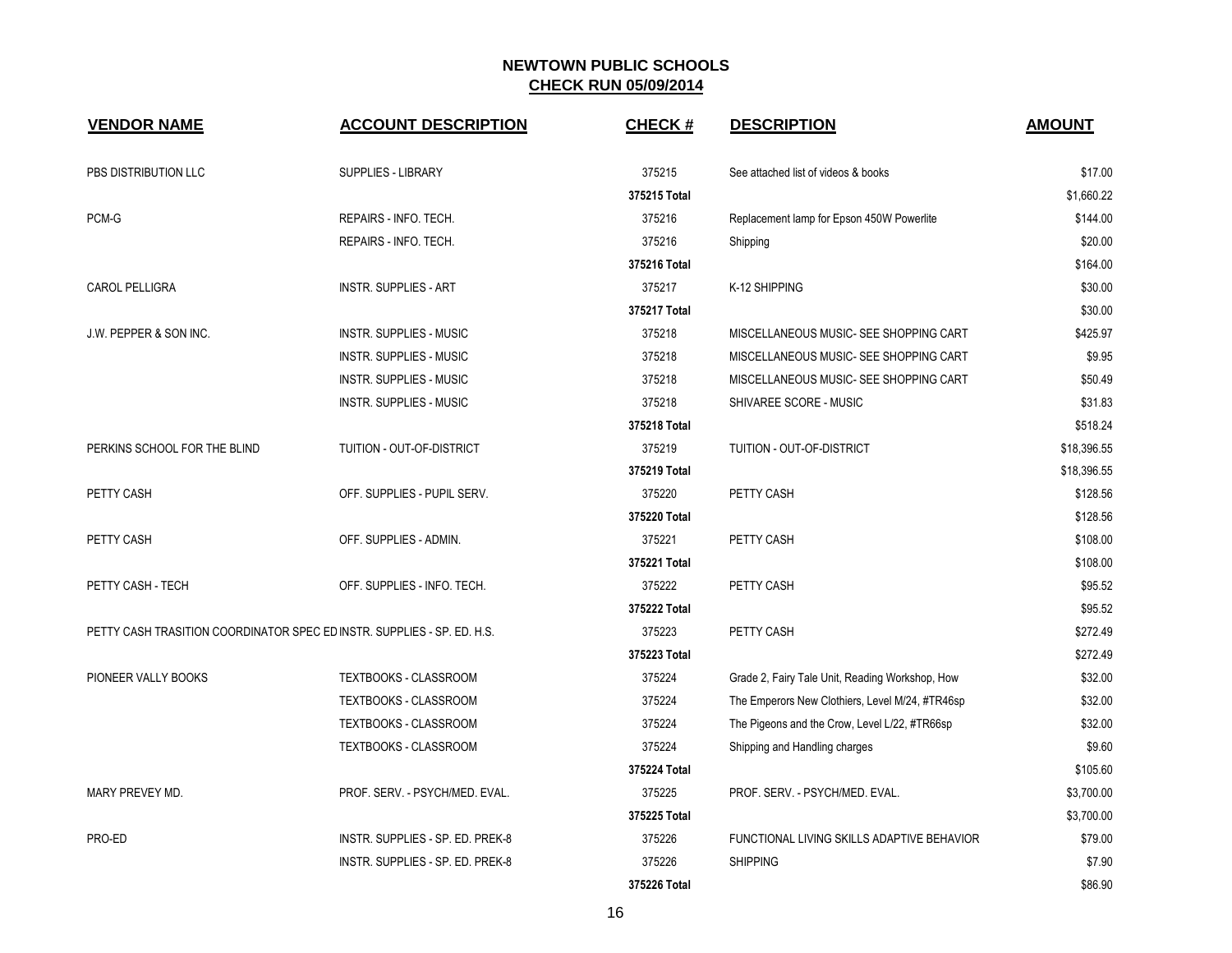| <b>VENDOR NAME</b>           | <b>ACCOUNT DESCRIPTION</b>         | <b>CHECK#</b> | <b>DESCRIPTION</b>                                          | <b>AMOUNT</b> |
|------------------------------|------------------------------------|---------------|-------------------------------------------------------------|---------------|
| PSAT/NMSQT                   | <b>INSTR. SUPPLIES - GUIDANCE</b>  | 375227        | Student Data Report - PSAT - October 16, 2013               | \$50.00       |
|                              |                                    | 375227 Total  |                                                             | \$50.00       |
| QUILL CORPORATION            | INSTR. SUPPLIES - CLASSROOM        | 375228        | Universal Wall Clock - 901-10441                            | \$19.79       |
|                              | <b>INSTR. SUPPLIES - CLASSROOM</b> | 375228        | Oxford Index Cards - Blue 901-7321-BE Free shipping         | \$11.15       |
|                              | REPAIRS - ADMIN.                   | 375228        | X-ACTO Pencil Sharpeners Item #1606 Kevin DeBolt quote      | \$421.40      |
|                              | INSTR. SUPPLIES - CLASSROOM        | 375228        | X-ACTO Pencil Sharpeners Item #1606 Kevin DeBolt quote      | \$105.35      |
|                              | INSTR. SUPPLIES - CLASSROOM        | 375228        | X-ACTO Pencil Sharpeners Item #1606 Kevin DeBolt quote      | \$105.35      |
|                              |                                    | 375228 Total  |                                                             | \$663.04      |
| REALLY GOOD STUFF INC.       | OFF. SUPPLIES - ADMIN.             | 375229        | Book Baskets Large Rectangle with Universal Label Holder    | \$199.92      |
|                              | OFF. SUPPLIES - ADMIN.             | 375229        | Homework Folders 12 set Item #1542688BEV                    | \$76.32       |
|                              | OFF. SUPPLIES - ADMIN.             | 375229        | One Free Item Code BEV14 Appletters,<br>Shipping            | \$31.08       |
|                              |                                    | 375229 Total  |                                                             | \$307.32      |
| ANTHONY RIGAZIO-DIGILIO DR.  | STAFF TRAIN. - STAFF DEVELOP.      | 375230        | Facilitation-Teacher Evaluation Plan                        | \$7,300.00    |
|                              |                                    | 375230 Total  |                                                             | \$7,300.00    |
| <b>NELSON M. SANTOS</b>      | STAFF TRAVEL - INFO. TECH.         | 375231        | <b>TRAVEL APRIL 2014</b>                                    | \$119.11      |
|                              |                                    | 375231 Total  |                                                             | \$119.11      |
| <b>SCANTRON CORPORATION</b>  | INSTR. SUPPLIES - ENGLISH          | 375232        | PART NUMBER 19641-BAG                                       | \$250.00      |
|                              | INSTR. SUPPLIES - ENGLISH          | 375232        | <b>SHIPPING</b>                                             | \$13.11       |
|                              |                                    | 375232 Total  |                                                             | \$263.11      |
| <b>SCHOLASTIC BOOK FAIRS</b> | INSTR. SUPPLIES - CLASSROOM        | 375233        | LANG ARTS BOOK SALE                                         | \$400.00      |
|                              |                                    | 375233 Total  |                                                             | \$400.00      |
| <b>SCHOOL SPECIALTY</b>      | INSTR. SUPPLIES - SOC. STUDIES     | 375234        | BOX 6 QT MODULAR TRANS BLUE ITEM 1375594                    | \$56.16       |
|                              | INSTR. SUPPLIES - SOC. STUDIES     | 375234        | SSTL ECONO SHEARS 5 STRAIGHT SCHOOL SMART                   | \$255.60      |
|                              | INSTR. SUPPLIES - SOC. STUDIES     | 375234        | RULER WOOD 1/4 SCALE 12 SCHOOL SMART                        | \$24.00       |
|                              | INSTR. SUPPLIES - SOC. STUDIES     | 375234        | ITEM 1468630 CALENDAR ACADEMIC DESK PAD J                   | \$7.58        |
|                              | INSTR. SUPPLIES - CLASSROOM        | 375234        | k-4 Classroom Supplies (Please See Attached)                | \$932.76      |
|                              | INSTR. SUPPLIES - SP. ED. PREK-8   | 375234        | WEIGHTED VEST ITEM 1387586                                  | \$71.46       |
|                              | INSTR. SUPPLIES - GUIDANCE         | 375234        | Assorted items, per attached order form, construction paper | \$98.11       |
|                              | <b>INSTR. SUPPLIES - CLASSROOM</b> | 375234        | Classroom supplies, binders, clips, sharpies, pens, cart    | \$385.24      |
|                              | <b>INSTR. SUPPLIES - ART</b>       | 375234        | Items per attached list. Priced per CT state contract.      | \$70.54       |
|                              |                                    | 375234 Total  |                                                             | \$1,901.45    |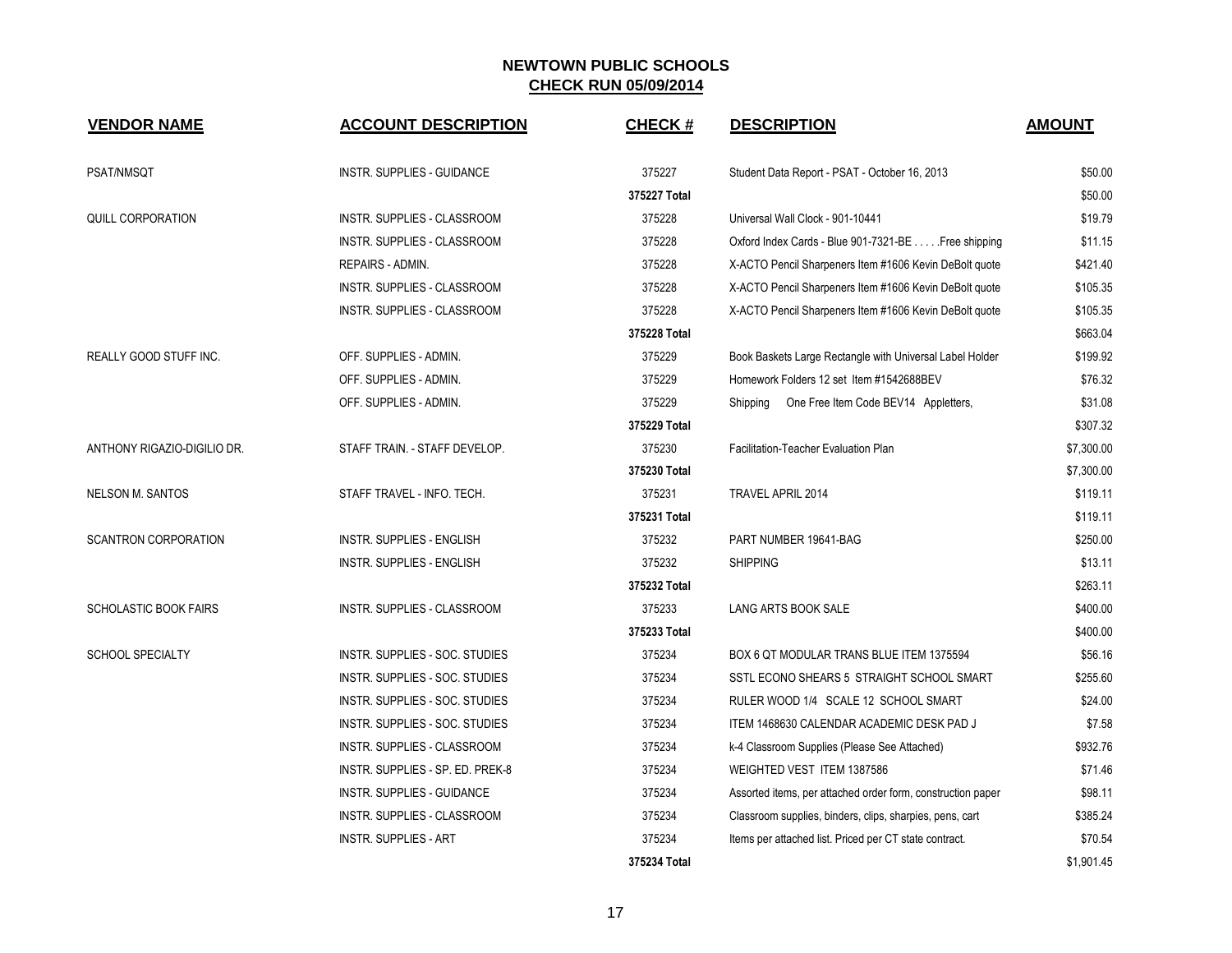| <b>VENDOR NAME</b>              | <b>ACCOUNT DESCRIPTION</b>         | <b>CHECK#</b> | <b>DESCRIPTION</b>                          | <b>AMOUNT</b> |
|---------------------------------|------------------------------------|---------------|---------------------------------------------|---------------|
| <b>SERC</b>                     | STAFF TRAIN. - PUPIL SERV.         | 375235        | STAFF TRAIN. - PUPIL SERV.                  | \$70.00       |
|                                 | STAFF TRAIN. - PUPIL SERV.         | 375235        | STAFF TRAIN. - PUPIL SERV.                  | \$85.00       |
|                                 |                                    | 375235 Total  |                                             | \$155.00      |
| SHI INTERNATIONAL CORP.         | TECH. SOFTWARE - INFO. TECH.       | 375236        | Symantec Ghost Solution Suite - 14055188    | \$559.00      |
|                                 | TECH. SOFTWARE - INFO. TECH.       | 375236        | Symantec Ghost Solution Suite - 14055188    | \$65.00       |
|                                 | TECH. SOFTWARE - INFO. TECH.       | 375236        | Symantec Ghost Solution Suite V 2.5         | \$32.50       |
|                                 |                                    | 375236 Total  |                                             | \$656.50      |
| SOUTHBURY PRINTING CENTRE, INC. | OFF. SUPPLIES - BUS. SERV.         | 375237        | LETTERHEADS - OFFICE OF THE SUPER           | \$247.91      |
|                                 | PRINTING - ADMIN.                  | 375237        | Lanyards for staff appreciation day.        | \$271.25      |
|                                 | PRINTING - ADMIN.                  | 375237        | Set up charge                               | \$50.00       |
|                                 | PRINTING - ADMIN.                  | 375237        | Shipping charge                             | \$13.50       |
|                                 |                                    | 375237 Total  |                                             | \$582.66      |
| SPATH BJORKLUND ASSOCIATES INC. | PROF. SERV. - B. & G.              | 375238        | <b>QUARTERLY WATER MONITORING</b>           | \$1,557.00    |
|                                 |                                    | 375238 Total  |                                             | \$1,557.00    |
| SPC SCHOOL PUBLICATIONS COMPANY | PRINTING - ENGLISH                 | 375239        | 400 copies Hawkeye vol xxii issue v         | \$765.00      |
|                                 |                                    | 375239 Total  |                                             | \$765.00      |
| STAPLES ADVANTAGE               | INSTR. SUPPLIES - INFO. TECH.      | 375240        | Supplies for Tech - cds, thumb drives, etc. | \$7.94        |
|                                 | INSTR. SUPPLIES - INFO. TECH.      | 375240        | Supplies for Tech - cds, thumb drives, etc. | \$19.99       |
|                                 |                                    | 375240 Total  |                                             | \$27.93       |
| SUBURBAN STATIONERS INC.        | INSTR. SUPPLIES - CLASSROOM        | 375241        | SWI 13545 staples                           | \$53.80       |
|                                 | INSTR. SUPPLIES - CLASSROOM        | 375241        | MMM810K16 tape                              | \$57.38       |
|                                 | INSTR. SUPPLIES - CLASSROOM        | 375241        | Smd # 12034 blue file folders, 1/3 cut      | \$37.58       |
|                                 | <b>INSTR. SUPPLIES - CLASSROOM</b> | 375241        | sets notebook tabs #BSN36693                | \$19.80       |
|                                 | INSTR. SUPPLIES - CLASSROOM        | 375241        | Sheet Protectors BSN74551-no shipping       | \$70.90       |
|                                 | INSTR. SUPPLIES - CLASSROOM        | 375241        | SPR85009 Jumbo paper clips                  | \$9.80        |
|                                 |                                    | 375241 Total  |                                             | \$249.26      |
| SUNDANCE/NEWBRIDGE              | TEXTBOOKS - CURR. DEVELOP.         | 375242        | Misc. Titles for Readers Workshop Grade K   | \$675.18      |
|                                 |                                    | 375242 Total  |                                             | \$675.18      |
| THE TAFT EDUCATIONAL CENTER     | STAFF TRAIN. - CLASSROOM           | 375243        | AP FRENCH LANGUAGE AN CULTURE               | \$1,800.00    |
|                                 |                                    | 375243 Total  |                                             | \$1,800.00    |
| <b>BETH TAVERNA</b>             | STAFF TRAIN. - STAFF DEVELOP.      | 375244        | <b>TEACHER COLLEGE</b>                      | \$750.00      |
|                                 |                                    | 375244 Total  |                                             | \$750.00      |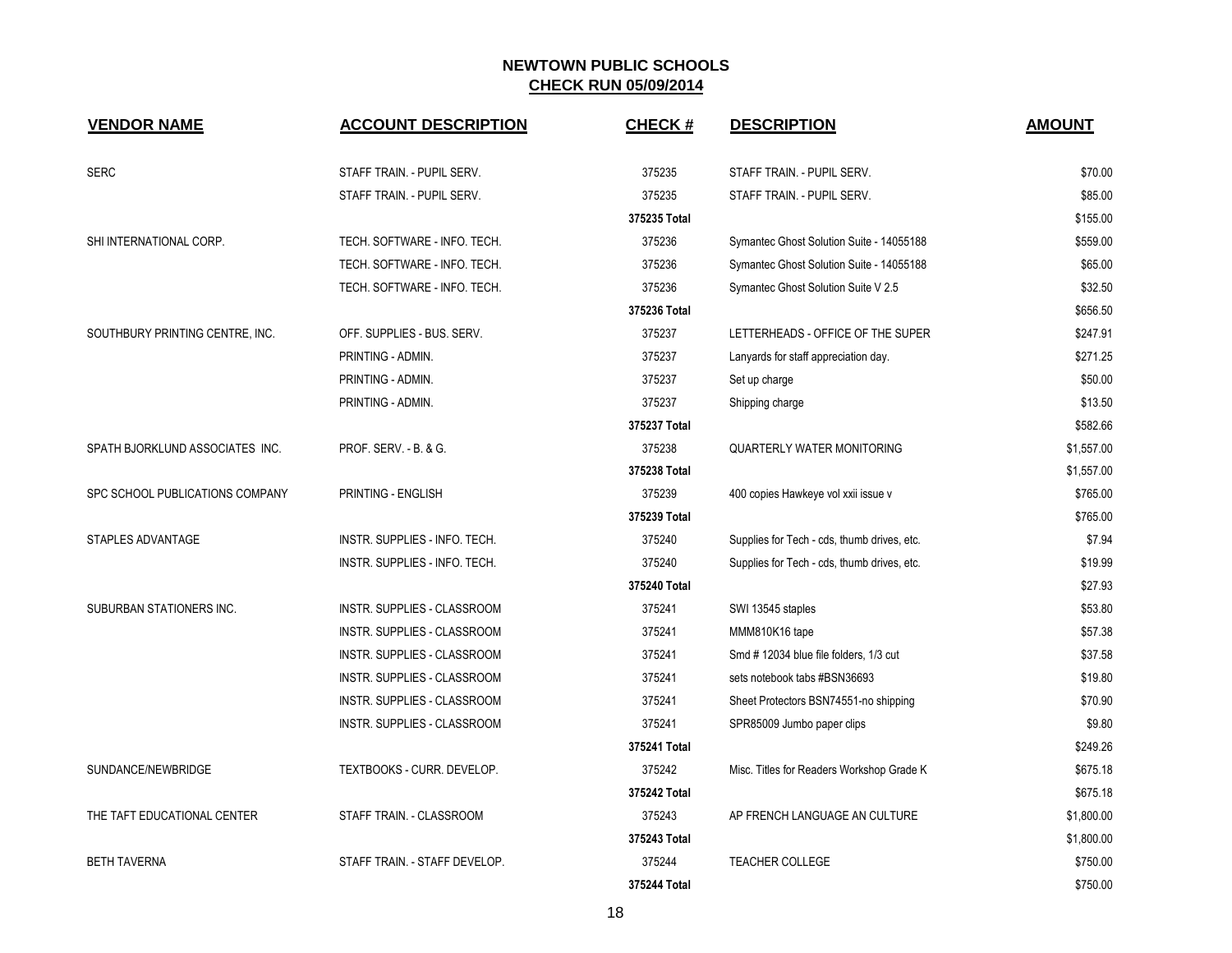| <b>VENDOR NAME</b>             | <b>ACCOUNT DESCRIPTION</b>           | <b>CHECK#</b> | <b>DESCRIPTION</b>                              | <b>AMOUNT</b> |
|--------------------------------|--------------------------------------|---------------|-------------------------------------------------|---------------|
| TAX COLLECTOR NEWTOWN          | SEWER OPERATION & MAINT.             | 375245        | REED SEWER USAGE APR-JUN 2014                   | \$1,155.41    |
|                                |                                      | 375245 Total  |                                                 | \$1,155.41    |
| TAX COLLECTOR NEWTOWN          | WATER - RIS.                         | 375246        | REED WATER USAGE APR-JUN 2014                   | \$1,583.04    |
|                                |                                      | 375246 Total  |                                                 | \$1,583.04    |
| <b>TEACHER'S DISCOVERY</b>     | <b>INSTR. SUPPLIES - WORLD LANG.</b> | 375247        | 1N0902 SPANISH ADJECTIVE RINGS                  | \$32.95       |
|                                | INSTR. SUPPLIES - WORLD LANG.        | 375247        | 1W0164 HURRAY FOR SPANISH PENCILS               | \$44.00       |
|                                | <b>INSTR. SUPPLIES - WORLD LANG.</b> | 375247        | 1P1504 DRY-ERASE SPANISH VERB CHARTS SET OF 3   | \$30.00       |
|                                | INSTR. SUPPLIES - WORLD LANG.        | 375247        | 1E1856 STEGOSAURUS SPANISH STICKERS             | \$14.90       |
|                                | INSTR. SUPPLIES - WORLD LANG.        | 375247        | 1E1857 HASH TAG SPANISH STICKERS                | \$14.90       |
|                                | INSTR. SUPPLIES - WORLD LANG.        | 375247        | 1W0135 NEUTRAL ADJECTIVES DOZEN SPANISH PENCILS | \$13.20       |
|                                | INSTR. SUPPLIES - WORLD LANG.        | 375247        | BARK BOOKMARK SET OF 30                         | \$30.00       |
|                                | INSTR. SUPPLIES - WORLD LANG.        | 375247        | 1N08845 SPANISH MOOD RING SET OF 100            | \$38.95       |
|                                | INSTR. SUPPLIES - WORLD LANG.        | 375247        | 1N0069S30 WORRY DOLLS SET OF 30                 | \$24.00       |
|                                | INSTR. SUPPLIES - WORLD LANG.        | 375247        | 1W0196BOX SPANISH PENS BOX OF 108               | \$59.75       |
|                                | <b>INSTR. SUPPLIES - WORLD LANG.</b> | 375247        | 1W0196S6 SPANISH PENS 6 DOZ                     | \$49.75       |
|                                | INSTR. SUPPLIES - WORLD LANG.        | 375247        | <b>SHIPPING</b>                                 | \$42.29       |
|                                |                                      | 375247 Total  |                                                 | \$394.69      |
| TOM'S SERVICE LLC              | REPAIRS - CAFETERIA                  | 375248        | <b>GROEN COMBO OVEN REPAIR</b>                  | \$95.00       |
|                                |                                      | 375248 Total  |                                                 | \$95.00       |
| TOWN OF NEWTOWN                | <b>DENTAL CLAIMS</b>                 | 375249        | DENTAL SELF-FUNDED 2013/14                      | \$19,848.86   |
|                                |                                      | 375249 Total  |                                                 | \$19,848.86   |
| <b>VERIZON WIRELESS</b>        | <b>TELEPHONE &amp; CABLE</b>         | 375250        | TELPH 2013/14                                   | \$1,835.43    |
|                                |                                      | 375250 Total  |                                                 | \$1,835.43    |
| VIG SOLUTIONS                  | REPAIRS - INFO. TECH.                | 375251        | Refurbish Dell Latitude 2110 with touch         | \$705.00      |
|                                | REPAIRS - INFO. TECH.                | 375251        | 3 Year VIG Advance warranty - Netbook           | \$150.00      |
|                                | REPAIRS - INFO. TECH.                | 375251        | ShippingQUOTE 9517***** NOTE ADDRESS            | \$20.00       |
|                                |                                      | 375251 Total  |                                                 | \$875.00      |
| PATRICIA VITARELLI             | STAFF TRAVEL - CLASSROOM             | 375252        | TRAVEL TO TEACHER'S COLLEGE                     | \$43.25       |
|                                |                                      | 375252 Total  |                                                 | \$43.25       |
| WESTERN PSYCHOLOGICAL SERVICES | <b>INSTR. SUPPLIES - PSYCH.</b>      | 375253        | ABAS II TEACHER W-488C                          | \$237.00      |
|                                | INSTR. SUPPLIES - PSYCH.             | 375253        | ABASII PARENT W-488A                            | \$237.00      |